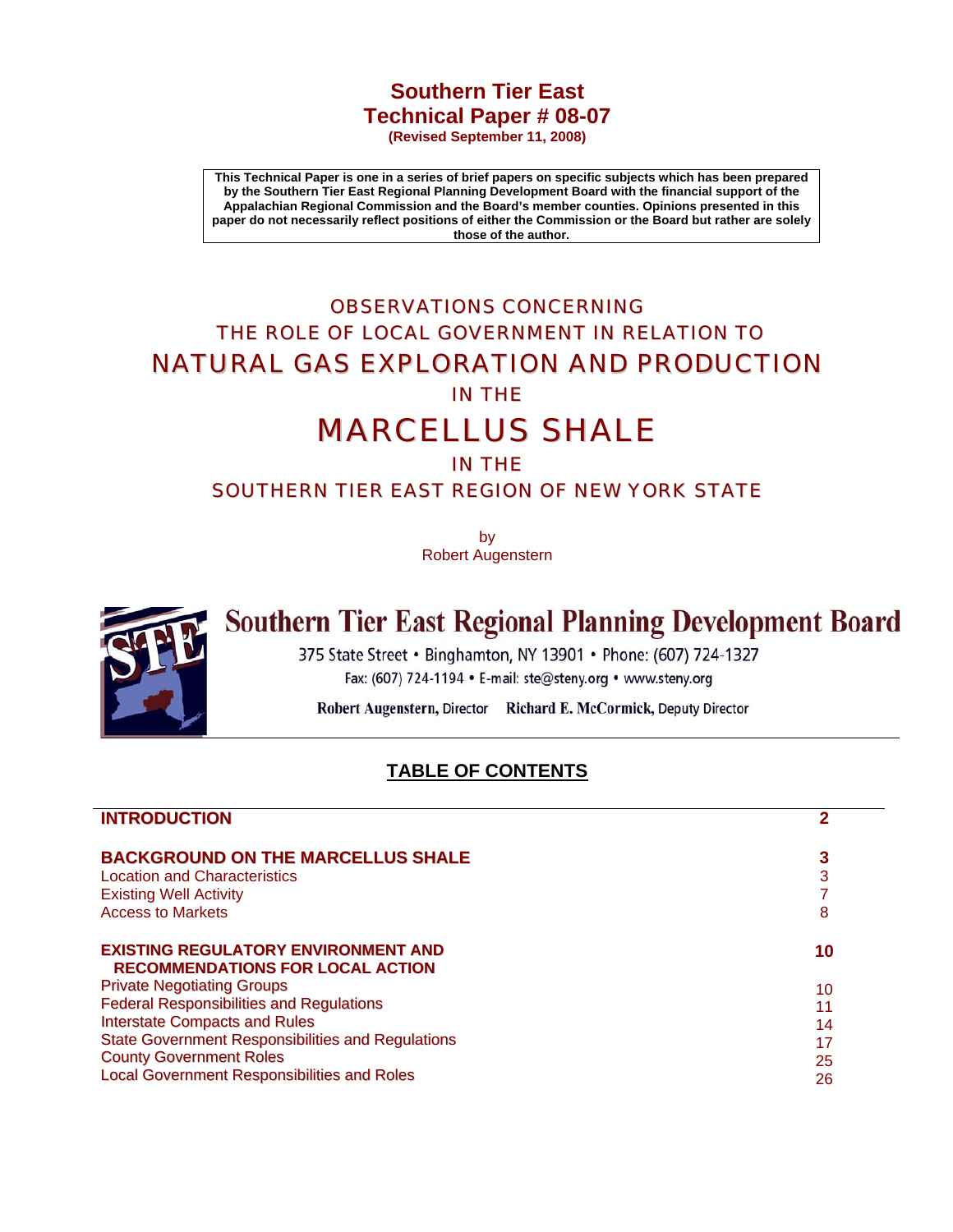### OBSERVATIONS CONCERNING THE ROLE OF LOCAL GOVERNMENTS IN RELATION TO NATURAL GAS EXPLORATION AND PRODUCTION

IN THE

### MARCELLUS SHALE

IN THE SOUTHERN TIER EAST REGION OF NEW YORK STATE

# INTRODUCTION

This technical paper has been prepared by the Southern Tier East Regional Planning Development Board to assist local governments within its region in responding to recent activity concerning natural gas exploration on the Marcellus Shale which underlies large portions of the Southern Tier East Region of New York State.<sup>[1](#page-1-0)</sup>

The role of the Regional Planning Board in this matter is informational. The Regional Planning Board has no authority to adopt or administer any land use controls. However, the Regional Planning Board does have a role in gathering and disseminating information concerning topics relating to community development and planning.

The focus of this brief paper is to explore the various roles which local government may play in responding to issues that may emerge in the exploration for and development of the natural gas resources of the Marcellus Shale formation. This paper will NOT go into issues such as mineral rights, leases, and royalty payments involving individual property owners except to observe that the formation of community groups of those property owners who are being approached by drillers have been successful in negotiating agreements in various counties within the Region.

While the expertise of the Regional Planning Board on this topic is principally in the field of local governmental administration, community development, and land use regulation, it is desirable for this paper to provide at least some brief overview of the geology of the Marcellus Shale and the techniques expected to be used in recovering it as an economically viable energy resource.

*Special Notes – This document is not intended to provide any legal or scientific advice. This report is based upon a number of independent sources which are cited as appropriate in the text and in footnotes, however, no warranty is provided concerning the accuracy of such cited statements. In addition, this paper provides observations concerning the roles and*  responsibilities of various agencies which merely represent the author's opinions, and not necessarily those of the Regional *Board or its member counties. Where a regulatory function is cited, it is critical that the regulatory agency be consulted directly regardless of any statements contained herein, this is especially true because of the rapidly changing status of some of these regulations or policies.* 

*Efforts have been made to provide sources of information and illustrations, either through footnotes or accompanying text. However, a few illustrations have appeared in numerous sources without citation as to original source and therefore only a secondary reference can be made.* 

<span id="page-1-0"></span> $^1$  At this time there is also some interest in harvesting natural gas from the Utica Shale which is a somewhat similar formation but which is found at locations significantly deeper than the Marcellus Shale. Many of the observations offered in this paper with regard to the impact of shale drilling on local government should be applicable to the Utica Shale as well.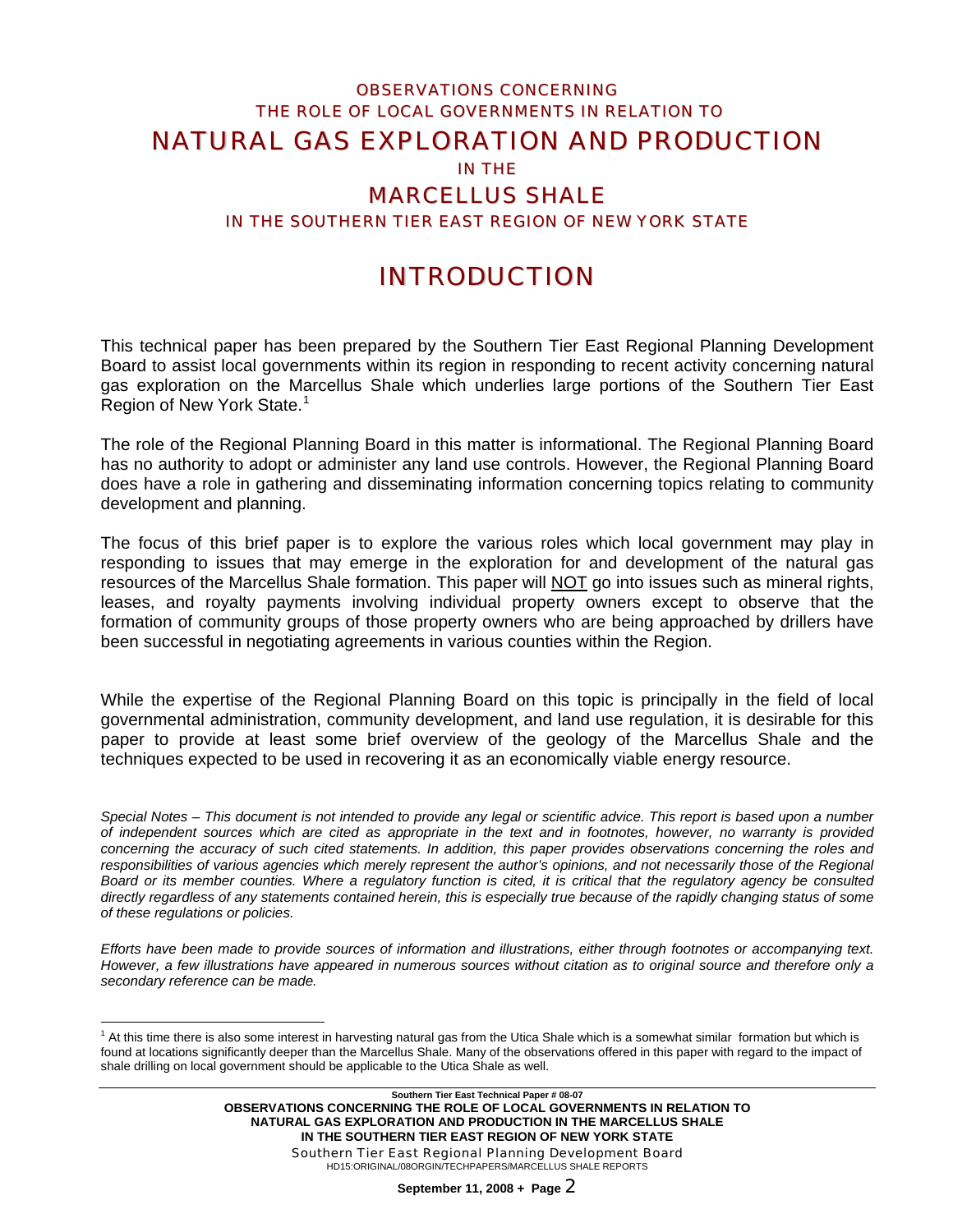# BACKGROUND ON THE MARCELLUS SHALE<sup>[2](#page-2-0)</sup>

While we don't usually think of the northeastern United States as a location with large oil or natural gas resources, it is important to remember that the first commercial discovery of natural gas in the United States was in the community of Fredonia in southwestern New York, in 1821<sup>[3](#page-2-1)</sup>. That early harvesting of oil resources involved geologic formations associated with the Appalachian Mountains. As recently as 2005, there was very little interest in leasing properties for Marcellus Shale gas production. The Marcellus was not considered to be an important gas resource and a technology for tapping it had not been demonstrated. At that time the level of uncertainty in the minds of the buyers was very high and the signing bonuses were a few dollars per acre.

## Location and Characteristics

**GEOLOGY** - The accompanying map shows that the Marcellus Shale (highlighted in green) is an extremely large geologic formation which underlies seven states extending from New York southward along the heart of the Appalachian Mountains to southwest Virginia and eastern Kentucky – a distance of almost 800 miles.<sup>[4](#page-2-2)</sup>

The Devonian black shale<sup>[5](#page-2-3)</sup> which we now refer to as the Marcellus Shale has been well known for a number of years.



The shale formation was known for its dark black color and slightly radioactive signature. It was not uncommon for wells drilled through the formation to encounter some gas but these releases were not

<span id="page-2-2"></span>4 The accompanying map is a part of a power point presentation prepared by Robert C. Milici , *Assessment of Undiscovered Natural Gas Resources in Devonian Black Shales, Appalachian Basin, Eastern U.S.A*., US Geological Survey Open File Report 2006-1268 published in 2005

<span id="page-2-3"></span><sup>5</sup> The Devonian period is a geologic period of the Paleozoic era spanning from about 416 million years to 359 million years ago million years ago. Shale is defined as a rock formation formed by the consolidation of clay, mud, or, silt, which has a finely stratified or laminated structure, and is composed of minerals essentially unaltered since deposit. The formation is easily fractured along its sedimentary grain.

<span id="page-2-0"></span> $\overline{a}$  $^2$  Much of the following discussion is based upon material published by the U S Geological survey, or reported on the geology.com website. See especially *Marcellus Shale – Appalachian Basin Natural Gas Play*: New research results surprise everyone on the potential of this well known Devonian black shale. It should be noted that gas drillers in New York are also seeking the rights to access the Utica Shale. Like the Marcellus. the Utica shale is a "black shale" capable of producing natural gas. The Utica Shale is of the Ordovician Period which was deposited between 488 and 443 million years ago. This formation is older than the Devonian, and therefore the Utica shale is found somewhat below the Marcellus. It has been reported by some land owners that drilling companies are referring to the Utica Shale in their lease negotiations, perhaps as a ploy to offer less of a signing bonus on the ground that the Utica Shale is deeper than the Marcellus and therefore more costly to harvest. For additional discussion of the geology of shale, see also Hill, David G, and Tracy E Lombardi of TICORA Geosciences, and John P Martin of N Y S Energy Research and Development Authority, *Fractured Shale Gas Potential in New York.*

<span id="page-2-1"></span> $3$  As reported on the NaturalGas.org website, maintained by the Natural Gas Supply Association, the first well specifically intended to obtain natural gas was dug in 1821 in Fredonia, New York, by William Hart. After noticing gas bubbles rising to the surface of a creek, Hart dug a 27 foot well to try and obtain a larger flow of gas to the surface. Hart is regarded by many as the 'father of natural gas' in America. Expanding on Hart's work, the Fredonia Gas Light Company was eventually formed, becoming the first American natural gas company.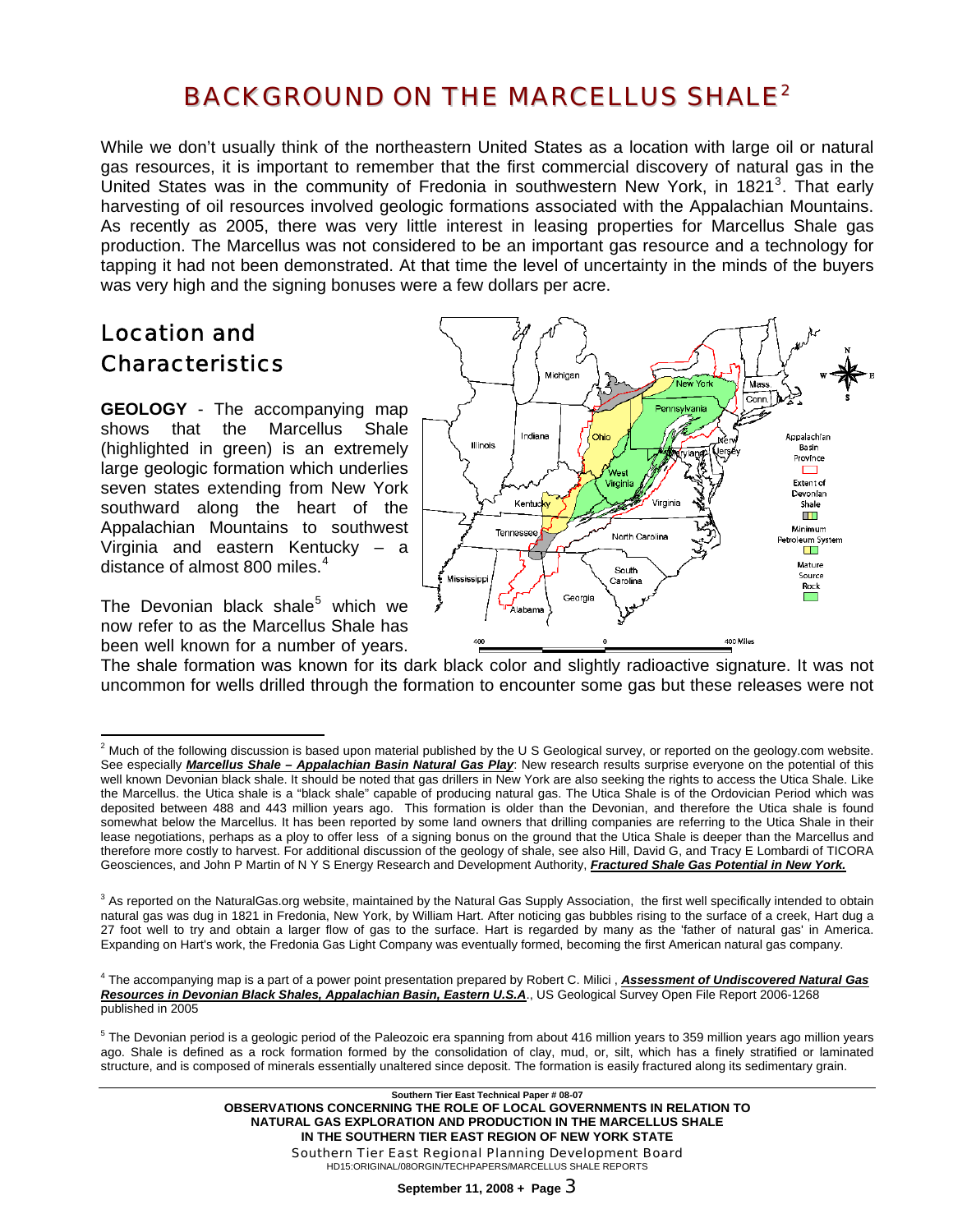thought to be of great commercial value – first because of the depth to the formation, and second due to the limited area of fracture which could be made through traditional vertical drilling.

People do not normally think of gases in rocks. However, that is the case in the Marcellus formation. The natural gas occurs within the Marcellus Shale in three ways: 1) within the pore spaces of the shale; 2) within vertical fractures (joints) that break through the shale; and, 3) absorbed on mineral grains. Most of the recoverable gas is contained in the pore spaces. Natural gas has difficulty escaping through the pore spaces within the shale because they are very tiny and poorly connected. This feature of the shale limited the yield which could be obtained when the formation was pierced by the traditional vertical drilling. As is typical for shale, historically, most wells in the Marcellus produced gas at a very slow rate because of the low permeability. The most successful historic wells in the Marcellus share a common characteristic: they intersect numerous fractures. Thus, an extensive fracture network allows one well to drain gas from a very large volume of shale. A single well can [recover gas from many acres of surrounding land.](http://en.wikipedia.org/wiki/Image:Geologic_cross_section_of_Devonian_strata_from_New_York_to_Alabama.svg) 





into upper and lower components. The accompanying diagram provides a general cross section of the geological formation along the eastern side of the Appalachians, along the path outlined on the accompanying insert map.<sup>[6](#page-3-0)</sup> From this cross section it can be seen that much of the Marcellus Shale formation is very deep beneath the Appalachian Mountain chain. The Southern Tier in New York appears at the left side of the diagram.On this diagram the Marcellus Shale formation appears as a black strata near the bottom. The overall formation has multiple names at various locations. In several locations other formations intrude into the Marcellus formation. This is particularly true in the case of the Hamilton Group which divided the Marcellus formation

<span id="page-3-0"></span><sup>6</sup> Geologic cross section of upper to middle Devonian strata from [Cherry Valley](http://en.wikipedia.org/wiki/Cherry_Valley_%28town%29%2C_New_York), [New York](http://en.wikipedia.org/wiki/New_York) southwest across the [Allegheny Plateau](http://en.wikipedia.org/wiki/Allegheny_Plateau) and then along the [Ridge-and-Valley Appalachians](http://en.wikipedia.org/wiki/Ridge-and-Valley_Appalachians) to [Tennessee](http://en.wikipedia.org/wiki/Tennessee). Note the Marcellus grades up to the Milboro and Chattanooga black shales. This was taken from Boughton, Carol J.; McCoy, Kurt J. (2006). "Hydrogeology, Aquifer Geochemistry, and Ground-Water Quality in Morgan County, West Virginia". U.S. Geological Survey. Scientific Investigations Report 2006-5198.

1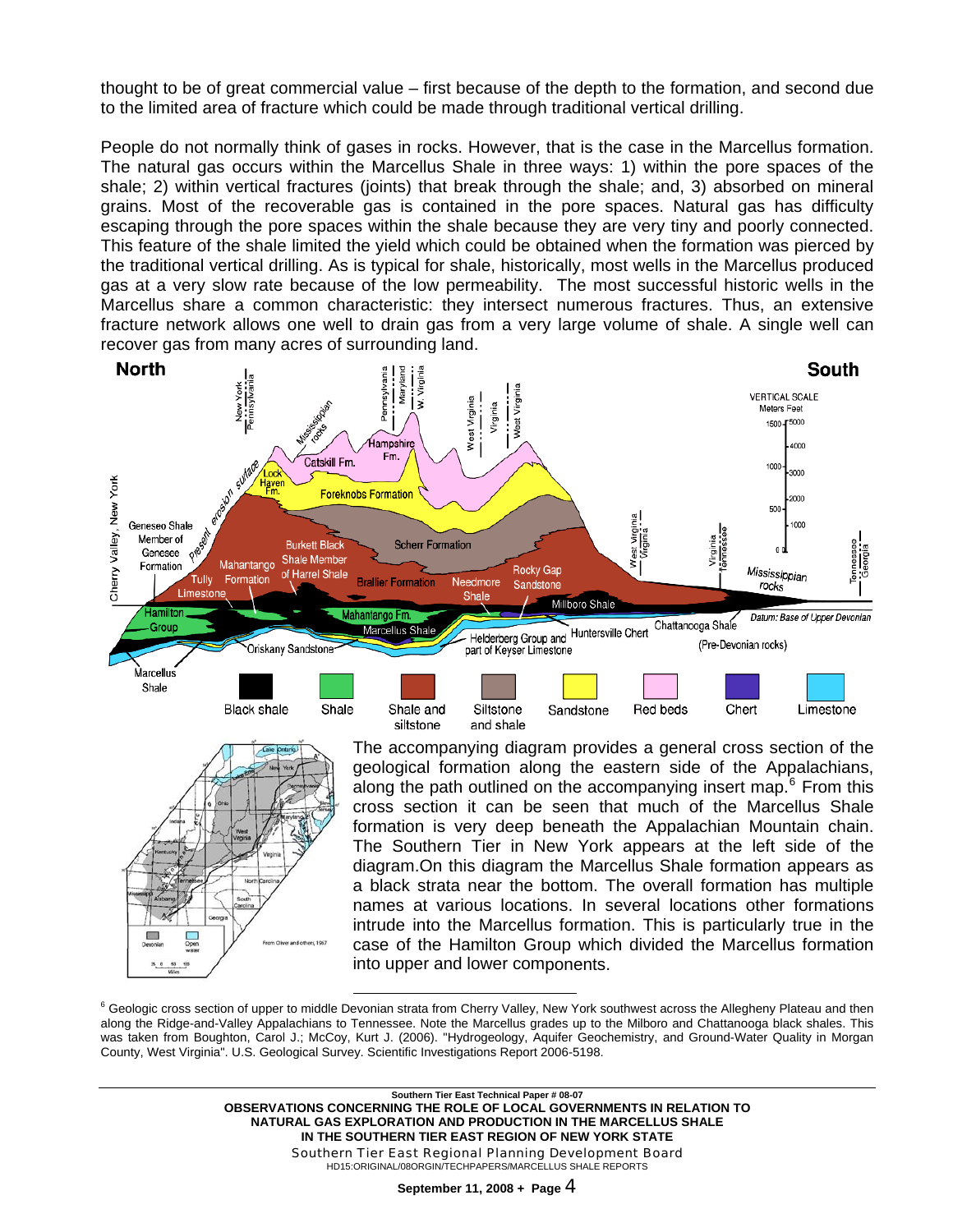The cross section diagram suggests that for much of its area the Marcellus Shale is overburdened by multiple formations which represent the Appalachian Mountains. It would appear that all other features being equal, it would be most cost effective to try to reach a formation which is naturally as deep as this one is where this overburden is the thinnest.

**DEPTH TO FORMATION** - The accompanying map reports the estimated depth to the bottom of the Marcellus Shale formation. As depicted on the map the depth to bottom of the shale formation decreases from a deep point in southwestern Pennsylvania where it is shown as being at a depth of 9000 feet from the surface to areas along New York's Southern Tier wh[ere](#page-4-0) depths decline to 3,000 to 5,000 feet.<sup>[7](#page-4-0)</sup>

It can be surmised that one of the attractions of the eastern Southern Tier of New York to natural gas drillers is the relative shallowness of the gas bearing formation from the surface. It is important to stress the term relative in the foregoing statement because the formation remains at a considerable depth.



**FORMATION THICKNESS** - The map which appears at the top of the next page shows the relative thickness of Marcellus Shale deposits and suggests that some of the thickest and therefore potentially most lucrative formations could be found in the eastern Southern Tier of New York and Northeast Pennsylvania.<sup>[8](#page-4-1)</sup>

The maximum thickness of the Marcellus Shale ranges from 900 feet in New Jersey, to 40 ft in Canada. In West Virginia, the Marcellus Formation is as much as 200 feet (60 m) thick while in extreme northeastern Pennsylvania, just south of Broome and Delaware Counties, it is estimated to be 800 feet thick. The formation thins as it moves westward, becoming only 50 feet (15 m) thick along the [Ohio River.](http://en.wikipedia.org/wiki/Ohio_River) The thinning, or [stratigraphic](http://en.wikipedia.org/wiki/Stratigraphy) convergence, from east to west is caused by decreasing grain size in the [clastic](http://en.wikipedia.org/wiki/Clastic_rock) deposits, which entered the basin from the east. The beds finally "pinch out" westward. Where the formation is relatively thick, it is divided into several members, and as the formation continues to thicken to the east, these members are further divided. Some workers chose to classify the Marcellus as a subgroup, and classify some of the members as separate formations.

<span id="page-4-0"></span> $\overline{a}$ <sup>7</sup> Thickness map of the Marcellus Shale. Modified after: United States Geological Survey, Open-File Report 2006-1237, Assessment of Appalachian Basin oil and gas resources: Devonian Shale-Middle and Upper Paleozoic Total Petroleum System, by Robert Milici and Christopher Swezey. [3] 3] Milici, Robert C.; Swezey, Christopher S. (2006). [Assessment of Appalachian Basin Oil and Gas Resources:](http://pubs.usgs.gov/of/2006/1237/)  [Devonian Shale–Middle and Upper Paleozoic Total Petroleum System.](http://pubs.usgs.gov/of/2006/1237/) Open-File Report Series 2006-1237. United States Geological Survey.

<span id="page-4-1"></span><sup>&</sup>lt;sup>8</sup> This map is from the 2006 USGS report previously cited, and is based on data from deWitt and others (1993). Distribution of the Marcellus Shale includes the Millboro Shale in Virginia and West Virginia. The U.S. Geological Survey's assessment was based upon the distribution of the relatively thick shale in Pennsylvania and West Virginia. The discussion concerning the thickness of the Marcellus Shale is largely adapted from the Wikpedia article on this subject.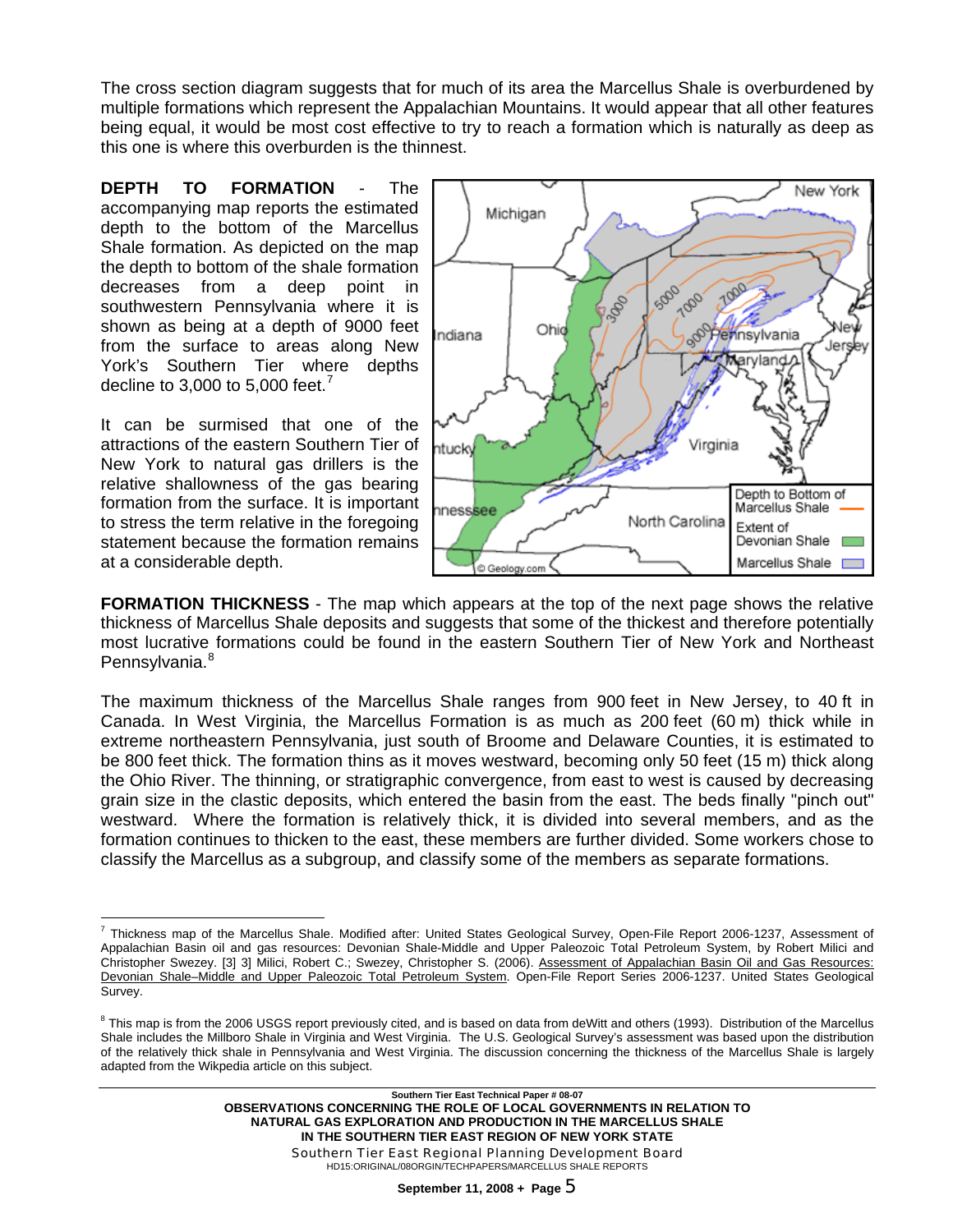



fractures can be captured and extracted. As noted before, the process of recovery of the natural gas contained within the Marcellus Shale involves fracturing the shale so that the gases trapped in the formation, its pores and

The fractures (also known as "joints") in the Marcellus Shale are vertical. So, a vertical borehole would be expected to intersect very few of them, which is why the formation had not been commercially attractive until recent years. In contrast, a horizontal well which would be drilled perpendicular to the most common fracture orientation should intersect a maximum number of fractures. However, until recently the technology needed to drill horizontally had not been sufficiently developed.

The accompanying diagram illustrates the concept of a horizontal well. High yield wells in the Marcellus Shale have been built using the horizontal drilling technique. Some horizontal wells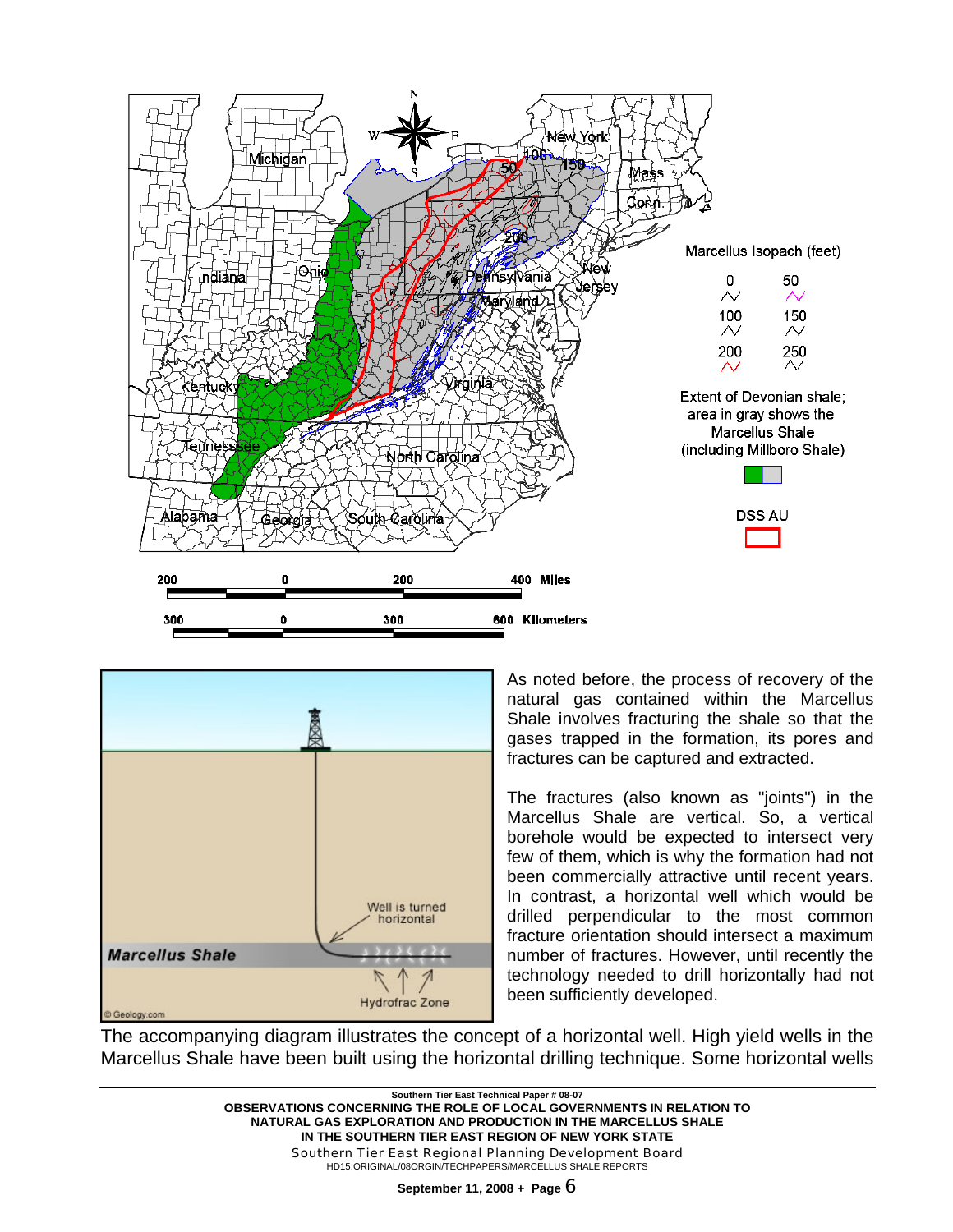in the Marcellus Shale have initial flows that suggest that they are capable of yielding millions of cubic feet of gas per day, making them some of the most productive gas wells in the eastern United States.

Although some experts are very optimistic on the long-term production rates of these wells, it is too early to determine their productive life or long-term yield.

The presence of an enormous volume of potentially recoverable gas in the eastern United States has a great economic significance. This will be some of the closest natural gas to the high population areas of New Jersey, New York and New England. This transportation advantage will give Marcellus gas a distinct advantage in the marketplace.

According to the NYS Department of Environmental Conservation and the Pennsylvania Department of Environmental Protection several companies are actively drilling, leasing or planning activity on Marcellus Shale properties. Range Resources, North Coast Energy Inc., Chesapeake Energy, Chief Oil & Gas LLC, East Resources Inc., Fortuna Energy Inc., Equitable Production Company, Cabot Oil & Gas Corporation, Southwestern Energy Production Company, and Atlas Energy Resources are all involved. Shares of most of these companies are up strongly over the past two years.

## Existing Well Activity

According to the Energy Information Administration (EIA) of the US Department of Energy, in 2006 there were 5,985 natural gas and gas condensate wells in active production in New York State. This is one eighth the number of producing gas wells in the neighboring State of Pennsylvania and represents a little over 1.3% of the almost half million producing gas wells in the United States.





which was developed from the NYSDEC geodatabase, shows the location of the 706 "active" wells which had been drilled between 2000 and 2008. $9$  As is illustrated by the map, most of the active gas wells in New York State continue to be in the western part of the state. However, the map begins to show the production wells in southern Madison and northern Chenango Counties. Information concerning permits and exploratory wells suggests that the most recent activity is along an arc which lies between NYS Routes 12 and 26 in Madison and Chenango Counties, and then southward through eastern Broome and then into northern Susquehanna County, PA along the New York-Pennsylvania border.

<span id="page-6-0"></span> 9 According to NYSDEC there were 9,148 records for "gas development permits of which 5,957 files involved "active" gas wells in New York State as of May 2008. Of these, the map shows the 706 which were drilled after January 2000. Each red dot on the map represents a permitted active well. The map also shows the interstate highway system for the purpose of reference.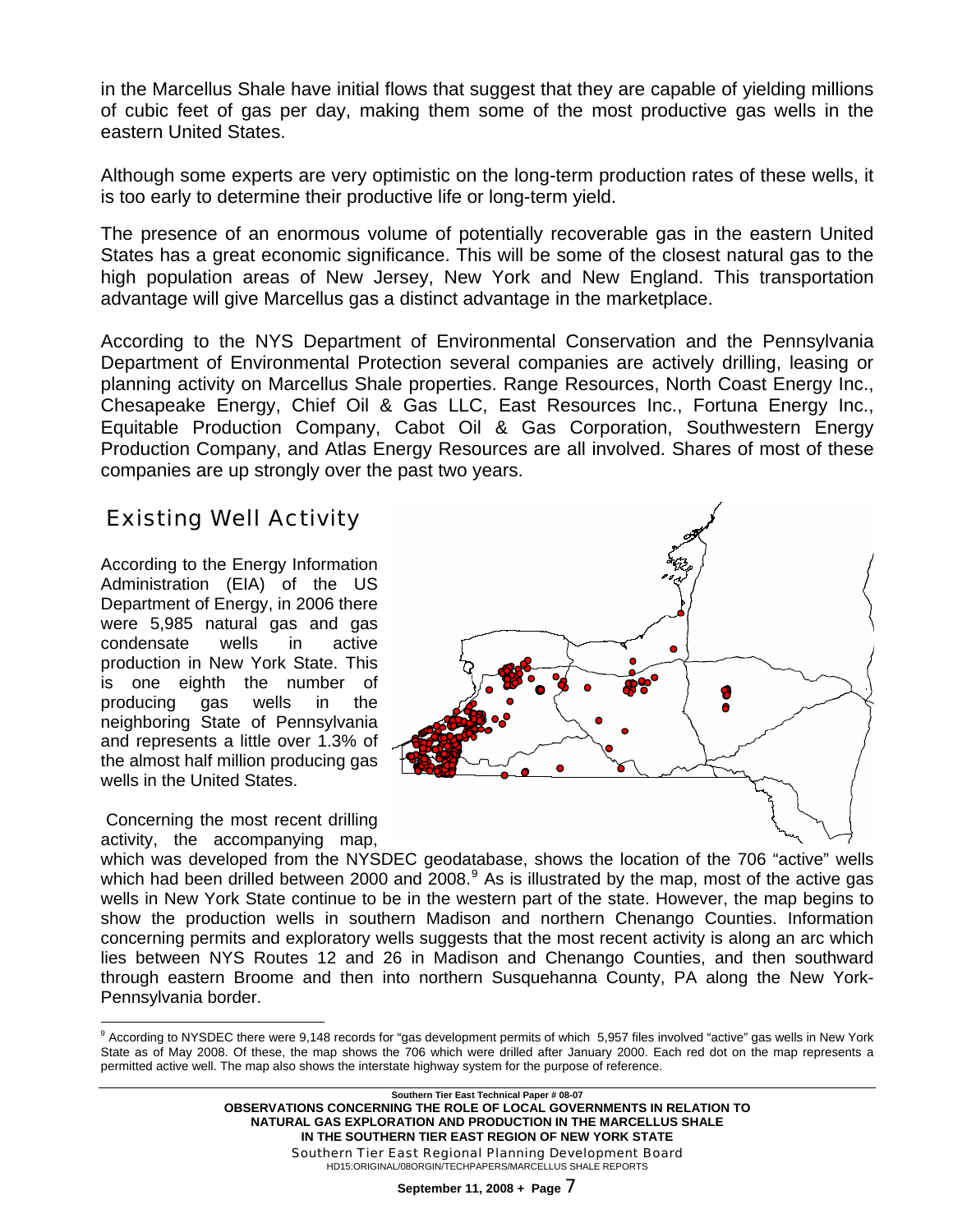

The accompanying chart shows that in 2006 the proven dry natural gas reserves in New York State amounted to approximately 363 billion cubic feet (bcf) which represented 0.17% of the total national reserves according to recent information obtained from the U S Energy Information Administration.

As shown on the graph the proven reserves in New York State have increased somewhat over recent years, but remain significantly lower than the peak of 457 bcf reported for 1986.

According to the EIA the national dry gas reserves were about 211 trillion cubic feet (tcf) in 2006, while representing a sizable increase over the levels reported throughout the 1990's, still

represents only a little more than two-thirds the proven reserves report during the late 1960's. It should be noted that the most recent available data is mostly before the recent major increases in the cost of petroleum products which has accelerated the rate of oil and gas exploration.

## Access to Markets

While most attention has been given to the impact of well drilling and operation it should also be noted that natural gas is of economic value only if it can reach a market. This means that a network of natural gas pipelines will be required through which the gas harvested in the region is transported to the customer – in this case the major markets of the east coast.

According to the U S Energy Information Administration, in 2008 there were 19 interstate natural gas pipeline systems operating within the Northeast Region of the United States. These systems are illustrated on the accompanying map reproduced from the EIA website. These interstate pipelines deliver natural gas to several intrastate natural gas pipelines and at least 50 local distribution companies in the region. In addition, they also serve large industrial concerns and, increasingly, natural gas fired electric power generation facilities.



The natural gas pipeline and local distribution companies serving the Northeast also have access to supplies from several major domestic natural gas producing areas and from Canada. Almost all of the interstate gas pipelines operating within the Northeast terminate there as well, including several very large long-distance natural gas pipeline systems that deliver supplies to the region from natural gas producing areas in the U.S. Southwest. The largest of these pipelines is the Transcontinental Gas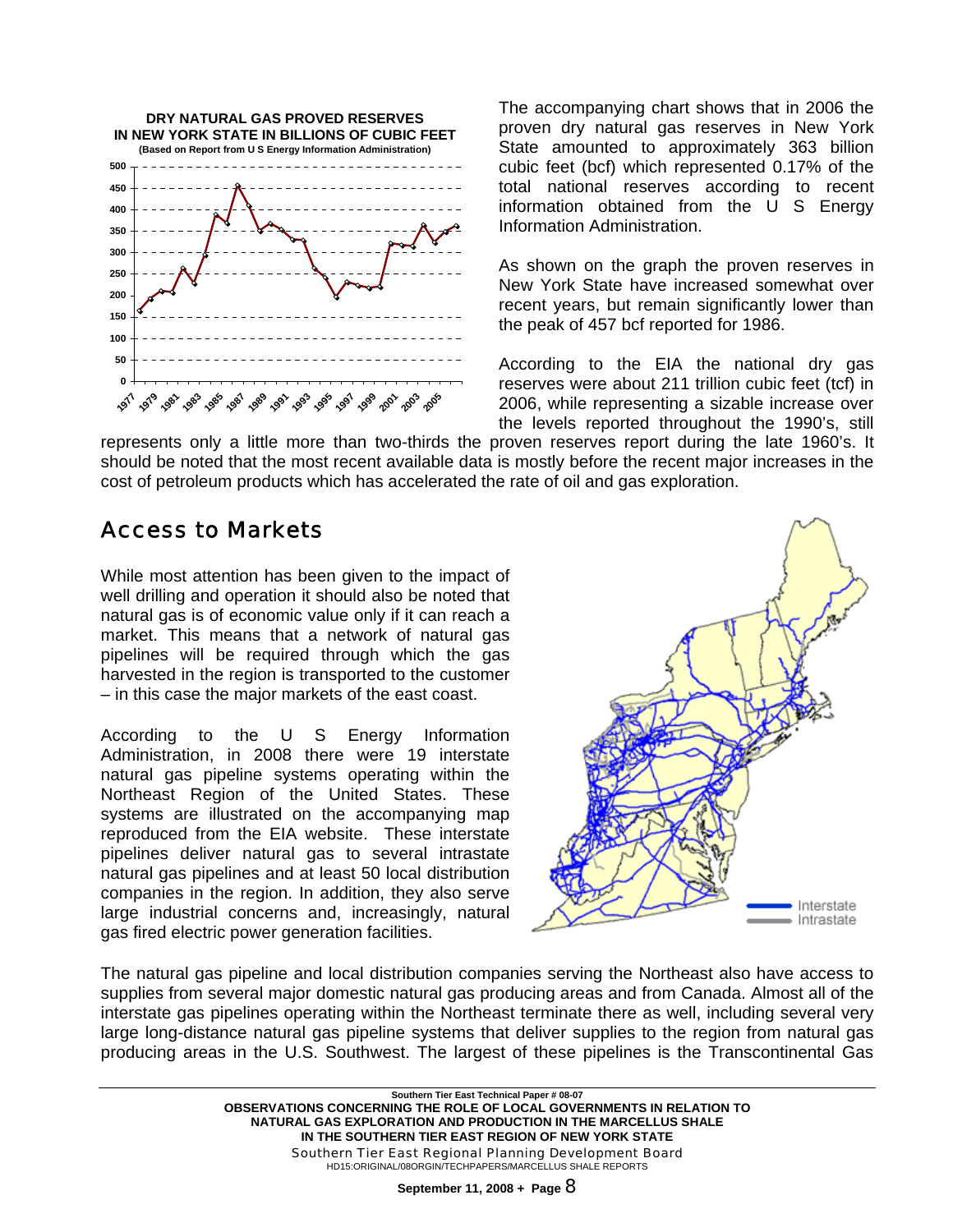Pipeline Company system (8.2 billion cubic feet (Bcf) per day system-wide), which extends from South Texas to the New York City area. The Tennessee Gas Pipeline Company (6.3 Bcf per day) and Texas Eastern Transmission Company (6.7 Bcf per day) natural gas pipeline systems also bring supplies to the Northeast.

A notable feature shown on the pipeline map is the extensive network of pipelines in the western parts of New York, Pennsylvania, and West Virginia. This appears to reflect portions of these systems which function as a collectors, connecting to previously developed well fields with transmission lines. There is only a limited access to the pipeline grid in the eastern half of New York State with one line running through the Southern Tier and another along the Mohawk Valley. This limited access would suggest that while the present focus of debate has been on the exploration phase of development of this resource, there will be a follow-up phase in which the pipeline infrastructure will be developed.

It is within the context of expanding the connection between the producing wells and the major commercial markets that the Millennium Pipeline makes sense. As illustrated on the map to the right this is a new underground, natural gas pipeline traversing New York's lower Hudson Valley and Southern Tier. It is the centerpiece of a larger NE-07 Project involving expansion of the existing Empire Pipeline, Algonquin Pipeline and Iroquois. As described, this pipeline is intended to bring much needed energy infrastructure to the region as well as access to diverse gas supplies.

counties of New York. The Millennium Pipeline consists of a new compressor station in Corning, New York and pipeline facilities following primarily the existing route of Columbia Gas Transmission's A-5 line in Steuben, Chemung, Tioga, Broome, Delaware, Sullivan, Orange and Rockland



The map also shows, as blue crosses, the major natural gas

 $\overline{a}$ 

storage fields - principally in salt domes.<sup>[10](#page-8-0)</sup> As with the newer producing wells, these storage facilities are predominantly located in the western portion of the state – only the Stagecoach facility in the Town of Owego in Tioga County is in the eastern southern tier. Because of the seasonal nature of the use of natural gas, it can be anticipated that development of the Marcellus Shale will be accompanied by an effort to increase the number of these underground storage facilities. The pipeline project consists of 182 miles of 30 inch diameter steel pipeline and related compressor stations.

According to its website the Millennium Pipeline Corporation is owned by subsidiaries of NiSource, National Grid and DTE Energy and has long term transportation agreements with ConEd, KeySpan Energy, Central Hudson Gas and Electric and Columbia Gas Transmission. Columbia, in turn, will serve its existing customers including, Orange and Rockland Utilities, Central Hudson, NYSEG, and Corning Natural under a long term lease agreement with Millennium.

**September 11, 2008 + Page** 9

<span id="page-8-0"></span> $10$  There can be competing interests between developers who are seeking to create producing well fields and others whose interest involves the creation of underground storage spaces, as noted in a recent letter to the editor from two individuals representing the Clearville Landowners Property Group to the Somerset County (PA) *Daily American* (July 29, 2008) which reported that while one group was seeking approval to recover natural gas from the Marcellus Shale another company was seeking to establish an underground natural gas storage field in the Oriskany formation which lay only 111 feet above the Marcellus. Clearville is in southwestern Pennsylvania.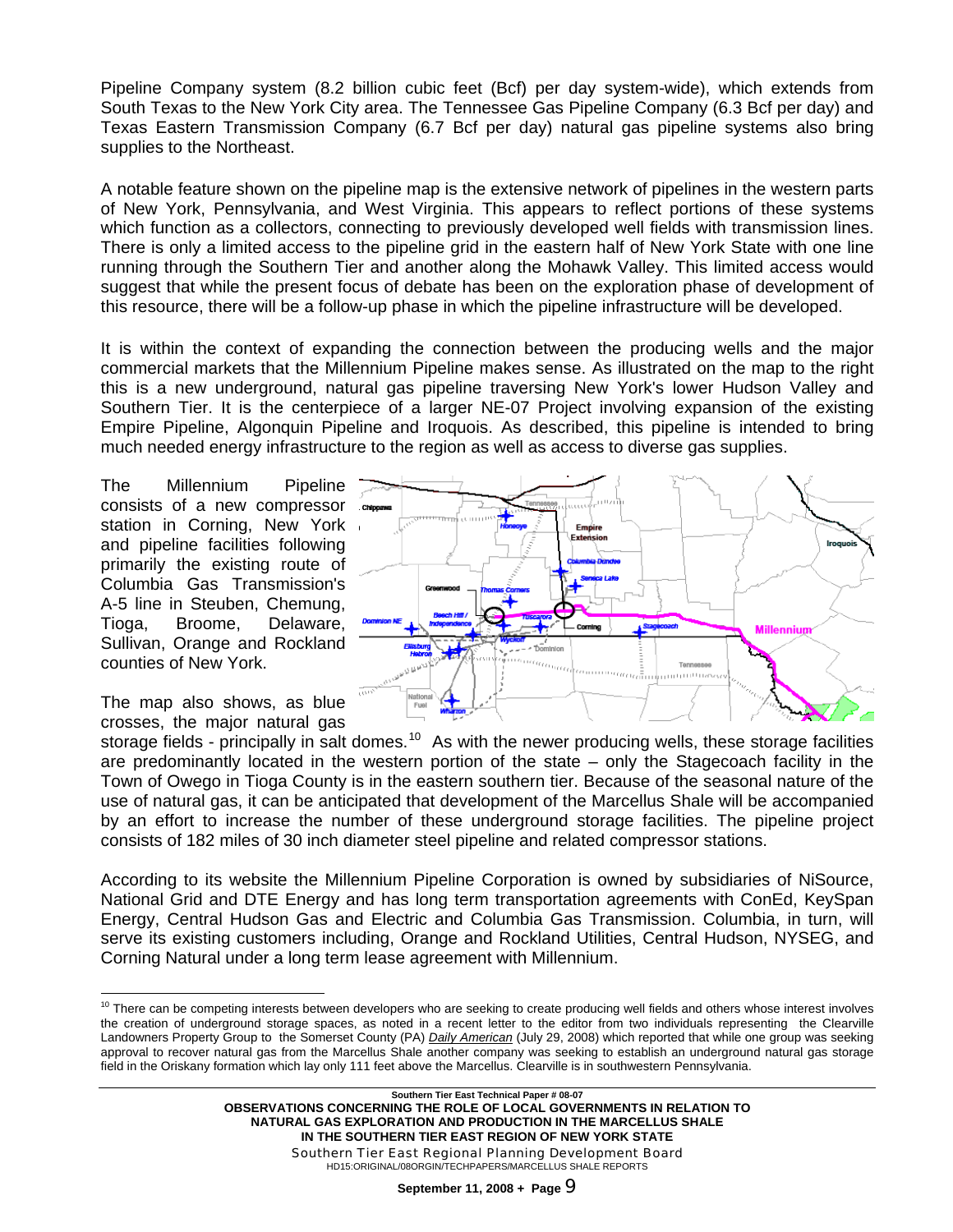# EXISTING REGULATORY ENVIRONMENT AND RECOMMENDATIONS FOR LOCAL ACTION

The regulatory environment within which the drilling and operation of gas wells takes place involves several different levels of government or private organizations, each of whom has a certain set of obligations and responsibilities. This section will review the assistance which might be found through participation in private negotiating groups and the regulatory protections and options available to regional, county, and local governmental organizations.

## Private Negotiating Groups

While the principal focus of this paper is how local governments should prepare for the impact of natural gas well drilling and operation, some comment should be offered regarding the impact on individual property owners. Many landowners are being approached with offers to lease the rights to the minerals (which include oil and gas) under their land. Others are approached for easements to allow drillers and pipelines to cross their lands.

When the economic potential of the Marcellus was first suspected in 2006, a small number of speculators began leasing land - paying risky signing bonuses that were sometimes as high as \$100 per acre. In late 2007, signing bonuses of a few hundred dollars per acre were common. Then, as the technology was demonstrated and publicized, signing bonuses began to rise rapidly. By early 2008, several wells with strong production rates were drilled, numerous investors began leasing and the signing bonuses rose from a few hundred dollars per acre up to over \$2000 per acre for the most desirable properties. Most recent signing bonuses have been lower than the highest numbers reported several months ago.

 The size of the signing bonuses that have been paid in transactions between informed buyers and informed sellers is directly related to two factors: 1) the level of uncertainty in the mind of the buyer, and 2) the number of other buyers competing to make the purchase.<sup>[11](#page-9-0)</sup> These factors have changed significantly in a very short time.

Although signing bonuses generate an enormous amount of interest because they are guaranteed one-time income, royalties can be significantly higher. A royalty is a share of a well's income. The customary royalty rate is 12.5 percent of the value of gas produced by a well. Higher royalty rates are sometimes paid by aggressive buyers for highly desirable properties. The royalties paid to eligible property owners from a well yielding over one million cubic feet of natural gas per day can be hundreds of thousands of dollars per year. These royalties are divided by all eligible property owners within a production unit (an area of land that is thought to contribute gas to a producing well - typically 640 acres). The amount paid to each eligible property owner is based upon their ownership share. If the Marcellus Shale holds up to the optimistic expectations of some natural gas experts, Pennsylvania, Ohio, New York and West Virginia could temporarily have an enormous boost in income that might be sustained for a few decades.

<span id="page-9-0"></span> $\overline{a}$ <sup>11</sup> There have been anecdotal reports that some land men have been negotiating for gas rights but citing the deeper Utica Shale in order to claim that they can only offer lower signing bonus because of the greater cost of drilling.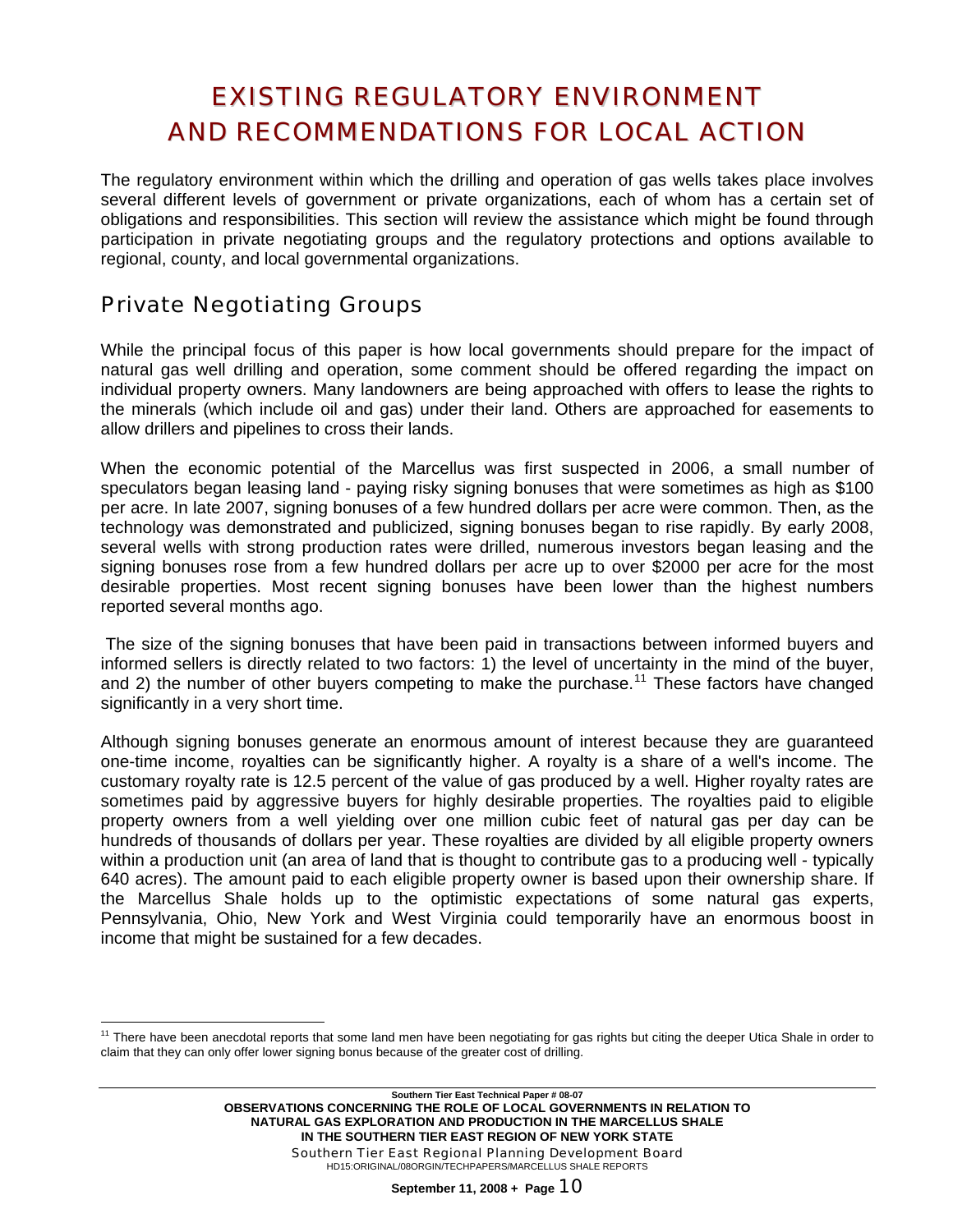There have been several successful efforts by local land owners to band together to form negotiating groups.<sup>[12](#page-10-0)</sup> These appear to have been successful and have often been able to bring together significant numbers of property owners who collectively have been able to obtain expert and legal counsel to assist in their negotiations. For example, in late July 2008 a group of property owners in the Deposit area signed over about 10,000 more acres to XTO Energy for mineral rights. According to reports in the Binghamton Press<sup>[13](#page-10-1)</sup>, to date, the company is paying \$110 million in lump sums to more than 500 property owners in the towns of Sanford and Deposit for the right to drill on their land. Meanwhile, thousands of property owners across the Southern Tier are following Deposit's lead by forming coalitions to maximize their bargaining power. In Broome County alone, at least 10 groups have formed with the potential of leasing 200,000 acres or more. <sup>[14](#page-10-2)</sup> Groups also are organizing in Tioga and Chenango counties, while an untold number of individual property owners bargain on their own.

The extensive coverage of the Marcellus Shale makes large land deals more attractive for energy companies, which have to piece together units of 600 acres or more for a single well. Property owners have each other and the keys to the riches. If they are patient and organized, they will get a fair deal, advocates say. If not, they may regret it. So far, the groups have been working with elected officials, the state farm bureau and with each other researching impact on landowners, the economy, the environment and their communities at large. As they meet a recurring theme emerges – it is critical that landowners understand the rules under which energy companies operate, and negotiate contracts to minimize problems and capitalize on benefits. There is more at stake than money; signing for a bonus without reading and understanding the fine print could result in a catastrophe when a drilling rig is planted outside a bedroom window and control over land is lost for generations to come.

Private leases are not subject to DEC's jurisdiction, nor are local governmental intervention typically involved. Recent local news articles have stressed the importance of including protective provisions in lease agreements.<sup>[15](#page-10-3)</sup> These provisions may include the requirement for independent groundwater testing before, during, and after the drilling process; the specification of emergency response plans; the procedures for wastewater disposal; and the description of the drilling technique to be used. Some agreements also specify the location and type of any access roads and clearance between wells and any buildings.

## Federal Responsibilities and Regulations

**FEDERAL ENERGY REGULATORY COMMISSION (FERC) -** The Federal Energy Regulatory Commission (FERC) regulates many aspects of interstate gas transmission pipeline operations, including approval, permitting and siting for new pipeline facilities, and regulating transmission rates that pipelines are permitted to charge for interstate shipments.

The **Natural Gas Act of 1938** empowers the FERC to review proposed interstate natural gas pipelines. It may coordinate environmental and land user permitting with other federal and state

 $\overline{a}$ 

<span id="page-10-0"></span> $^{12}$  See Binghamton Press and Sun Bulletin, August 10, 2008, page 9A which listed 16 landowner groups in Broome, Chenango, and Tioga

<span id="page-10-1"></span>Counties 13 See Binghamton Press and Sun Bulletin, August 3, 2008

<span id="page-10-2"></span><sup>&</sup>lt;sup>14</sup> Among groups active in this area are perhaps as many as a dozen groups formed among property owners in the Deposit area of eastern Broome and western Delaware County, and the Friendsville Group in Susquehanna Pennsylvania, which recently closed its membership. Some of these groups, in particular the Friendsville group maintain their own websites.

<span id="page-10-3"></span> $15$  See Binghamton Press and Sun Bulletin, August 10, 2008, page 1.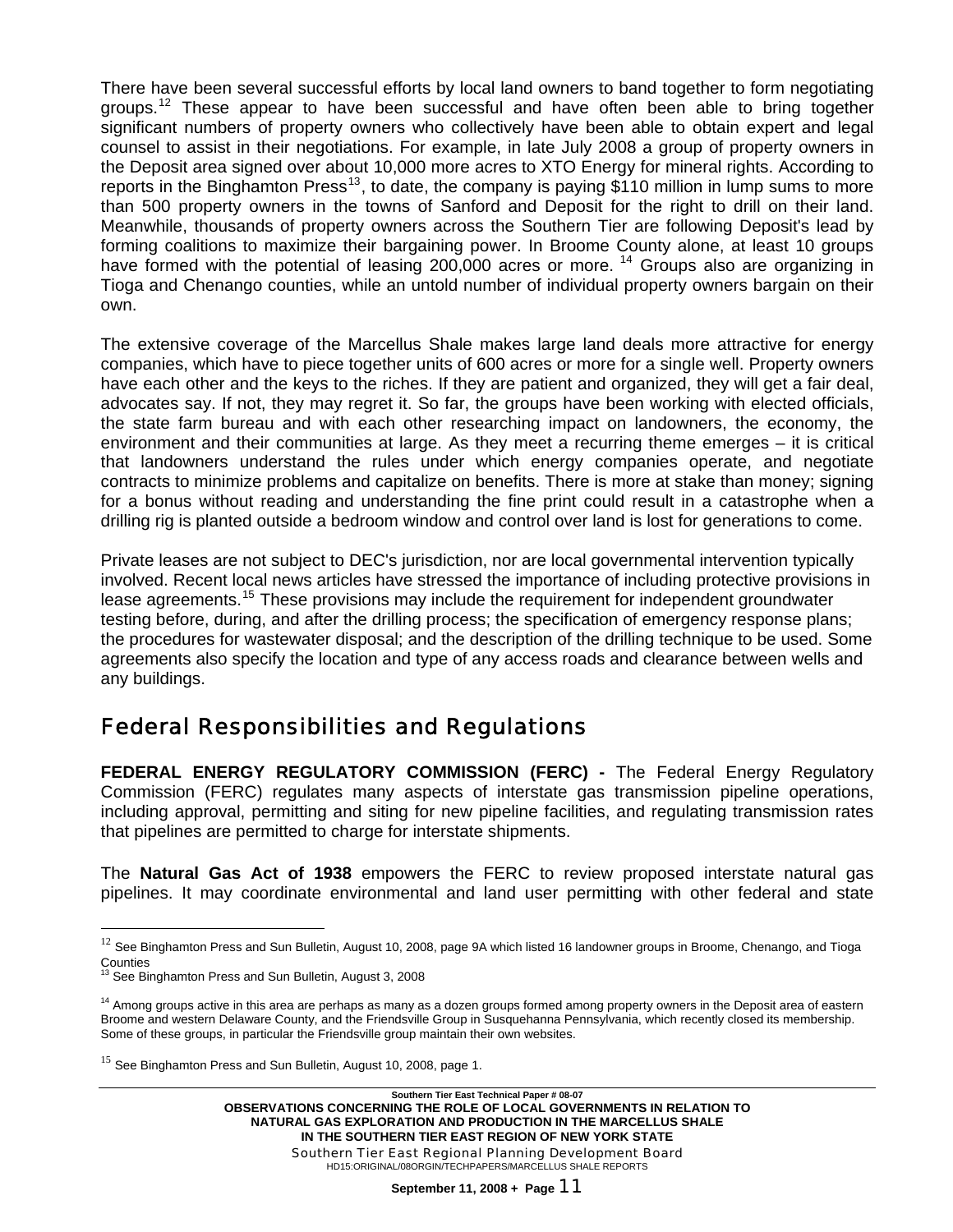agencies, and determine with a proposed pipeline meets the "public convenience and necessity." As part of approving a pipeline application, FERC can specify the conditions under which the pipeline can be constructed, including the route used.

Once an interstate natural gas pipeline is built, the FERC has the authority to ensure that pipeline rates are "just and reasonable." These rates include operating and maintenance expenses and an allowed return on investment set as a percentage of the capital invested in facilities used to serve customers. Pipelines must go through a lengthy, public process whenever they request rate increases, regardless of the supply/demand balance in the underlying commodity. The FERC sets rates on a pipeline-by-pipeline basis, and approves for each pipeline what amounts to a maximum allowable rate, or a rate cap. However, pipelines customers can and often do demand discounts from these maximum rates, with the net outcome being that many pipeline customers pay less than the maximum rate a pipeline has been given permission to charge by the FERC.

**ENVIRONMENTAL PROTECTION AGENCY (EPA)** - **[National Environmental Policy Act of 1969](http://www.ingaa.org/?ID=150)** (NEPA) requires federal agencies, such as FERC, to integrate environmental values into their decision-making processes by considering the environmental impacts of their proposed actions and reasonable alternatives to those actions.

A detailed environmental impact statement or EIS is typically prepared which sets forth the anticipated environmental impact of the proposed action, any adverse environmental effects which cannot be avoided should the proposal be implemented, and alternatives to the proposed action. If a proposed interstate pipeline activity will significantly impact the human environment, FERC may directly proceed to prepare an EIS, but it may also issue an environmental assessment (EA) when it is unsure of whether there are significant environmental impacts associated with the proposed activity.<sup>[16](#page-11-0)</sup>

Under the **Clean Waters Act** a national pollutant discharge elimination system (NPDES) permit may be required for the discharge of process or test water during construction or operation of pipeline facilities. 33 U.S.C. § 1342. The EPA Administrator may transfer the administration of the Section 404 permit program for discharges into certain waters to qualified states. 33 C.F.R. § 323.5 and in New York such authority has been delegated to the NYS Department of Environmental Conservation.

EPA recently promulgate regulations pursuant to the Energy Policy Act of 2005 to exempt storm water discharges associated with construction of natural gas pipelines from NPDES permit coverage, except in situations when the discharge of a pollutant other than sediment contributes to a violation of an applicable water quality standard. 40 C.F.R. § 122.26(a)(2)(ii).

The element of pipeline infrastructure projects that most commonly triggers the need for a **Clean Air**  Act permit for operations is compressor stations. Such stations may trigger requirements under several CAA programs, including the New Source Review (NSR) and Prevention of Significant Deterioration (PSD) program and the permitting program for major stationary sources under Title V of the CAA. The NSR program applies to new source construction and proposals to conduct major modifications of existing industrial facilities that are located in "non-attainment" areas (i.e., regions with poor air quality that do not satisfy the National Ambient Air Quality Standards), while the

<span id="page-11-0"></span> $\overline{a}$ <sup>16</sup> An [overview of the process](http://www.ingaa.org/?ID=151) is available on the FERC website, see also 40 Code of Federal Regulations (CFR) § 1503.1. The Energy Policy Act of 2005 amended the Natural Gas Act to provide that FERC shall act as the lead agency for purposes of complying with NEPA with respect to an application for a certificate of public convenience and necessity under Section 7 of the Natural Gas Act (NGA). 15 U.S.C. § 717n(b)(1). As the lead agency, FERC is to supervise the preparation of the environmental impact statement if more than one federal agency is involved in the same action. 40 C.F.R. § 1501.5(a).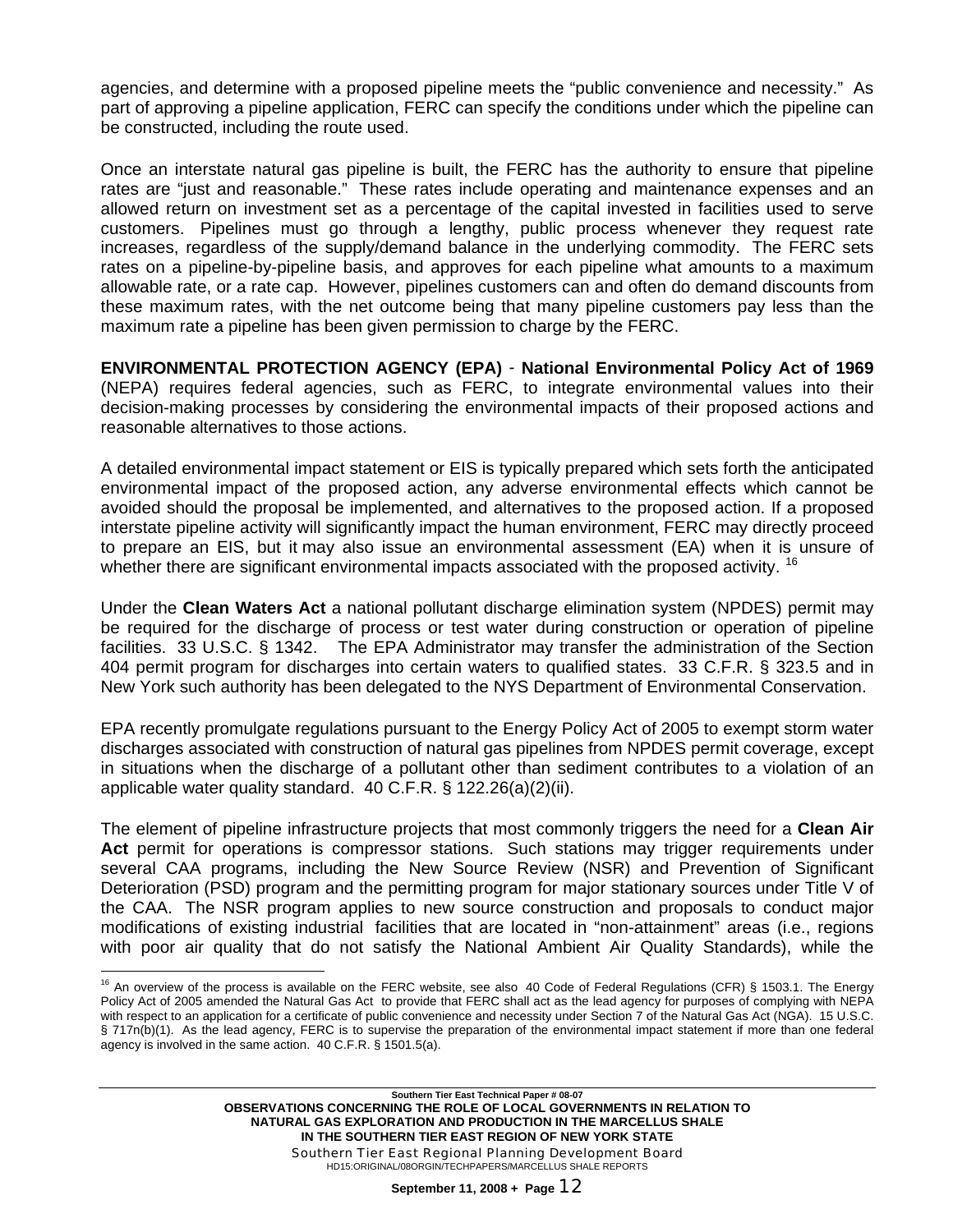"Prevention of Significant Deterioration" requirements apply to project proposals that are located in areas which are in "attainment" with applicable National Ambient Air Quality Standards (i.e., ambient air quality in the region surrounding the new or modified source complies with the national standards).

The construction of pipelines and related infrastructure can also trigger a variety of CAA requirements due to air emissions – principally diesel emissions – from equipment used in the construction of the project.

 In addition, a pipeline may require a review for general conformity with a State Implementation Plan (SIP), i.e., a state plan for achieving compliance with various CAA requirements governing overall air quality. These SIPs may establish enforceable emission limitations for particular emission sources, permitting programs for the construction of new or modified air pollutant-emitting facilities, and other control measures applicable to emission sources within the state to ensure that the National Ambient Air Quality Standards will be achieved and maintained within each air quality control region within a state.

**U S DEPARTMENT OF THE INTERIOR – FISH AND WILDLIFE SERVICE (FWS)** - Section 7 of the **Endangered Species Act** (ESA) requires federal agencies to ensure that their actions are not likely to jeopardize the continued existence of any endangered species or threatened species or result in the destruction or adverse modification of critical habitat of such species. Procedurally, Section 7 of the ESA requires an agency proposing to take an action to inquire of the Fish and Wildlife Service (FWS) regarding whether any threatened or endangered species "may be present" in the area of the proposed action. Unless the FWS indicates that the proposed project is not likely to affect adversely a specific listed species or its designated critical habitat, the project sponsor must prepare a "biological assessment" and if it is determined that an endangered species "is likely to be affected," the permitting agency must formally consult with FWS. 16 U.S.C. § 1536(a)(2).

The formal consultation results in a biological opinion issued by the FWS which may conclude that: (1) the proposed action does not jeopardize endangered or threatened species or destroy or adversely modify critical habitat; (2) the proposed action does jeopardize endangered or threatened species or adversely modify critical habitat, but that there are reasonable and prudent alternatives that will avoid jeopardizing the species or adversely modifying critical habitat; or (3) the proposed action jeopardizes endangered or threatened species or adversely modifies critical habitat without alternatives. 50 C.F.R. § 402.14(h)(3). If the FWS determines that the project can go forward as proposed or as modified by a reasonable and prudent alternative, the biological opinion will include an "Incidental Take Statement" which sets forth terms and conditions for the agency action. 16 U.S.C. § 1536(b)(4). Any taking that is in compliance with the Incidental Take Statement "shall not be considered to be a prohibited taking of the species concerned." 16 U.S.C. § 1536(o)(2).

 **US DEPARTMENT OF TRANSPORTATION** - The **Pipeline Safety Improvement Act of 2002**, which applies to natural gas transmission pipeline companies requires each pipeline operator to prepare and implement an "integrity management program," that among other things requires operators to identify so-called "high consequence areas" (HCA) on their systems, conduct risk analysis of these areas, perform baseline integrity assessments of each pipeline segment, and inspect the entire pipeline system according to a prescribed schedule – using prescribed methods. Companies were required to identify all HCAs by December 17, 2004, and submit specific integrity management programs to the Office of Pipeline Safety (OPS), the Research and Special Projects Administration and the U.S. Department of Transportation. All pipeline segments within HCAs must be inspected and remediation plans (if required) completed by December 17, 2008, while non-HCA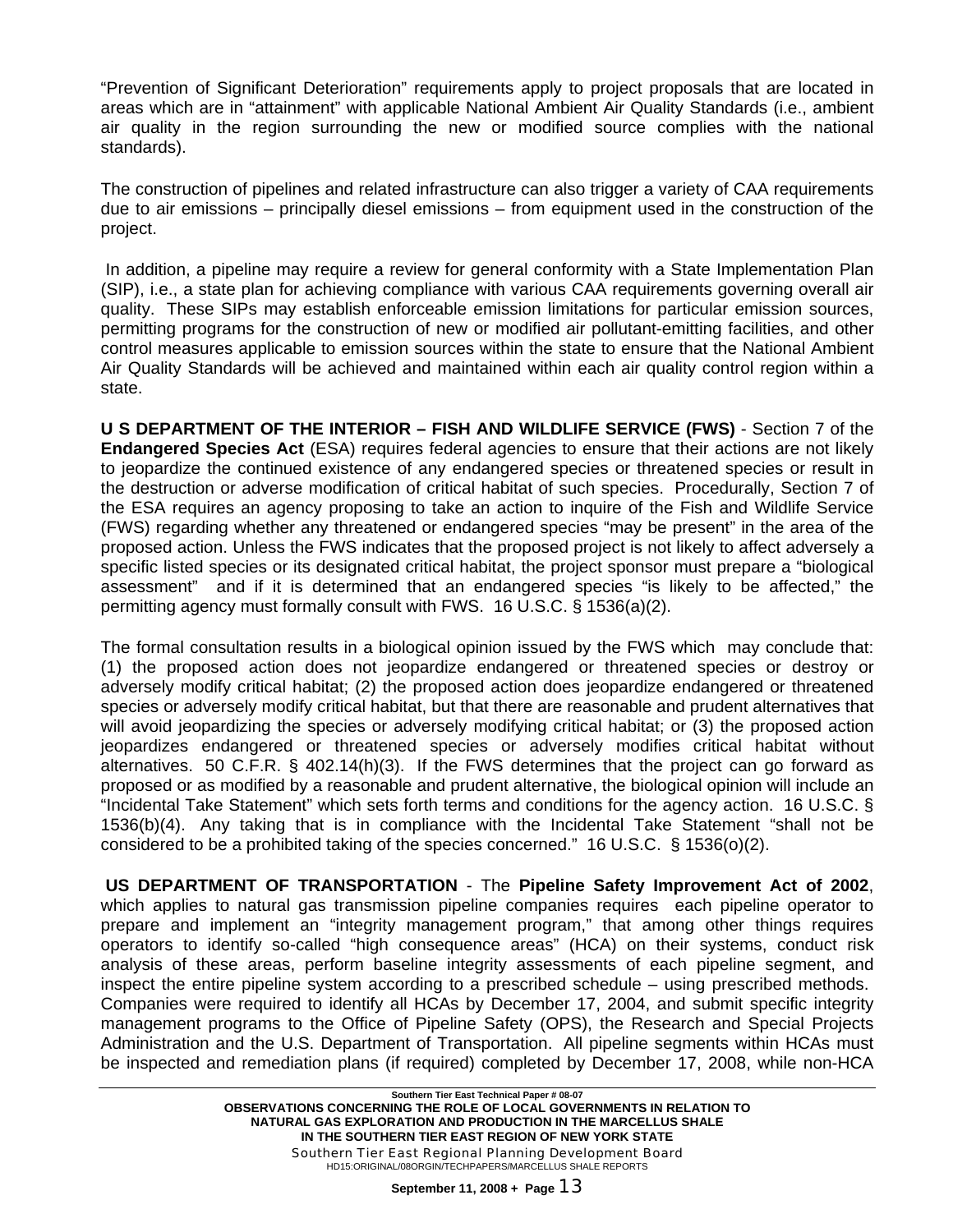segments must be inspected by 2012. All segments must be re-inspected on a 7-year cycle, with certain exceptions. Other provisions of the law include a provision for government mapping of the pipeline system and assembling pipeline operator contact information for public dissemination.

 The **Pipeline Inspection, Protection, Enforcement, and Safety Act of 2006** confirms the commitment to the Integrity Management Program ("IMP") and other programs enacted in the 2002 legislation. The 2006 legislation includes provisions on:

1. minimum standards for IMPs for distribution pipelines (including installation of excess flow valves on single family residential service lines on the basis of feasibility and risk);

2. standards for managing gas and hazardous liquid pipelines to reduce risks associated with human factors (e.g., fatigue);

3. authority for the Secretary to waive safety standards in emergencies

4. authority for the Secretary to assist in restoration of disrupted pipeline operations;

5. review and update of incident reporting requirements;

6. requirements for senior executive officers to certify operator integrity management performance reports; and,

7. clarification of jurisdiction between states and PHMSA for short laterals that feed industrial and electric generator consumers from interstate natural gas pipelines.

One of the primary focuses in the 2006 legislation is on preventing excavation damage to pipelines though the enhanced use and improved enforcement of state "One-call" laws, i.e., laws that preclude excavators from digging until they contact the state One-Call system to locate the underground pipe and from digging in disregard of markings. Excavators must report any damage or gas escape caused by the digging.

Violations are enforceable by DOT, including civil penalties. Civil penalties are also available against any pipeline operator who fails to respond to a location request or fails to take steps, in response to such request, to ensure accurate marking of the pipeline location. The legislation also authorizes state grants to improve the effectiveness of damage prevention programs, and grants to organizations that develop technologies for prevention of third party excavation damage.

## Interstate Compacts and Rules

The Southern Tier East Region lies at the headwaters of three major river basins. Although the county boundaries and the limits of the drainage basins are not an exact fit, most of Schoharie County lies within the Hudson-Mohawk River Basin. Most of Delaware County lies within the headwaters of the Delaware River, while most of the counties of Broome, Chenango, Cortland, and Otsego lie at the headwaters of the Susquehanna River basin. Two of these river basins (the Delaware and the Susquehanna) are subject to interstate compacts which govern the withdrawal of water resources and the maintenance of water quality. In addition, portions of the Region lie within the Catskill Watershed which includes several of the larger reservoirs serving the City of New York.

**SUSQUEHANNA RIVER BASIN COMMISSION** - As outlined on its website the Susquehanna River Basin Commission monitors current water resource data to determine potential flood or developing drought conditions. Commission personnel gather, process, and record water withdrawal information and maintain the information for planning and project review decisions. The Commission also monitors stream flows, groundwater levels, precipitation, soil moisture, reservoir levels and other hydrologic factors throughout the basin. The SRBC responsibilities include notifying the public of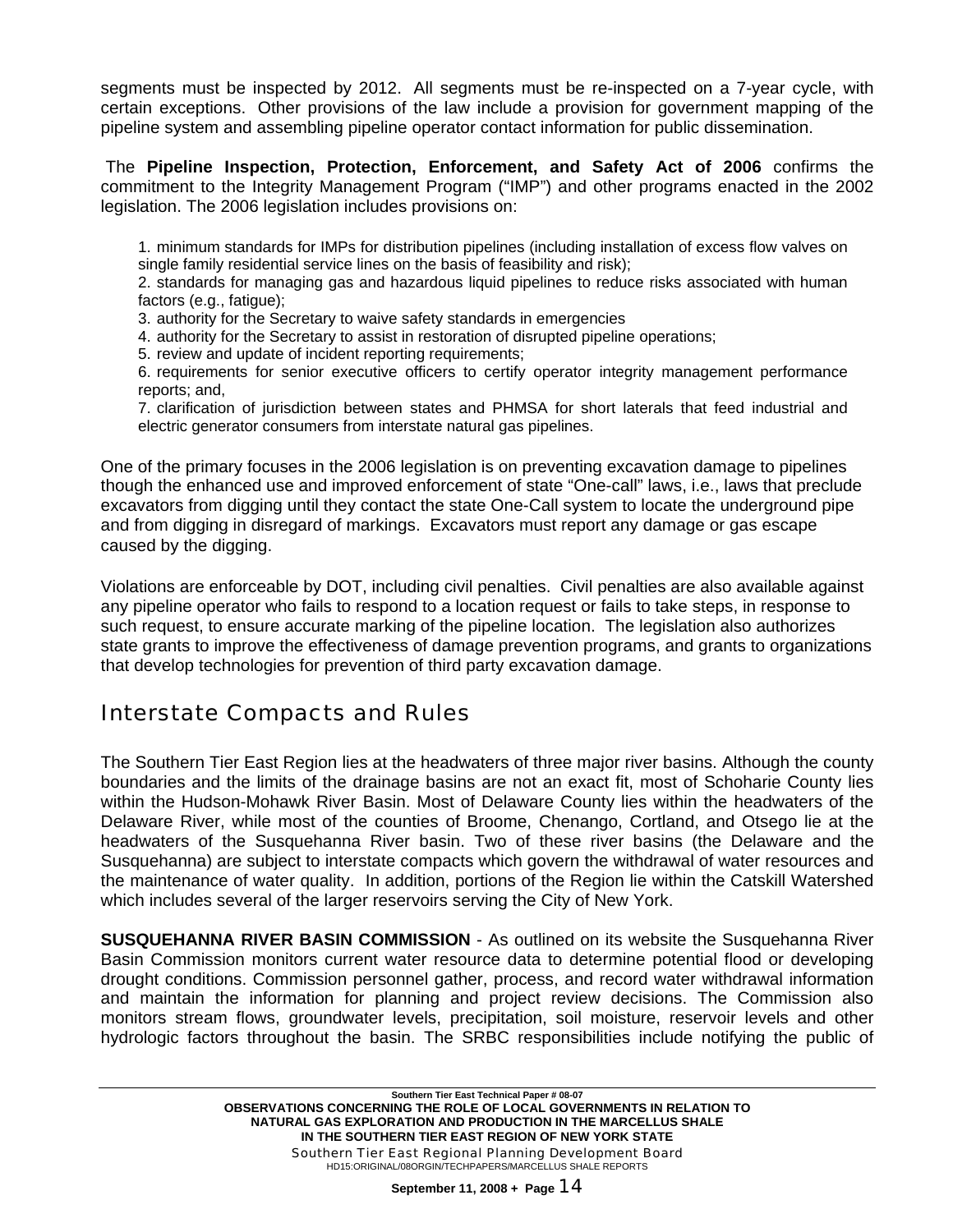[hydrologic conditions](http://www.srbc.net/hydrologic/index.htm) such as the potential for floods or droughts and implementing the coordinated drought management plan for the basin.

The Commission is required to review and approve certain types of water resource projects as prescribed in Article 3, Section 3.10 of the Compact. The procedures for reviewing and approving projects are outlined in the Commission's Regulations and Procedures for Review of Projects. Most project applications involve surface water or groundwater withdrawals of 100,000 gallons or more and consumptive water uses of 20,000 gallons or more, as per the Commission's [project review](http://www.srbc.net/programs/projreview.htm)  [regulations.](http://www.srbc.net/programs/projreview.htm)<sup>[17](#page-14-0)</sup> The Commission also has "approval by rule" over large bulk purchases of water from public water supplies. After projects are approved by the Commission, staff monitors the projects' activities for compliance with approvals. The Commission also reviews state NPDES/SPDES permit applications for potential interstate impacts and compliance with watershed restoration and protection efforts in the Susquehanna River Basin.

**DELAWARE RIVER BASIN COMMISSION** - The Delaware River Basin Commission was formed in 1961 by the States of Delaware, New Jersey, New York, and Pennsylvania, and the United States. Under the compact these parties agreed to share the responsibility of managing the water resources of the Basin. Since its formation, the Commission has provided leadership in restoring the Delaware River and protecting water quality, resolving interstate water disputes without costly litigation, allocating and conserving water, managing river flow, and providing numerous other services to the signatory parties. In its mission statement the Commission is charged with providing comprehensive watershed management, and acting as a steward of the Basin's water resources particularly with respect to surface and ground water quality, including both point and non-point sources of pollution and water demands, water withdrawals, water allocations, water conservation, and protected areas.

As with the Susquehanna Basin Commission, the authority of the Delaware River Basin Commission focuses on regulation of the water resources of the basin and most particularly with regulation of withdrawal of water from the basin and the preservation of the quality of surface and ground waters. The threshold for involvement of the Delaware River Basin Commission is somewhat higher than that of its cousin on the Susquehanna, with permits required when consumption exceeds 100,000 gallons. The Commission also monitors and regulates wastewater discharges from industrial and community facilities.

There will be a separate accounting for flowback fluids used for hydrofracture stimulation, which are not included in the daily consumptive use amount. The project sponsor must demonstrate to the satisfaction of the SRBC that all flowback or produced fluids, including brines, have been treated and disposed of in accordance with all applicable state and federal requirements.

<span id="page-14-0"></span> $\overline{a}$ <sup>17</sup> On August 14, SRBC notified natural gas operators that as of October 15, 2008 any amount of water withdrawn or consumptively used to develop wells in the Marcellus, Utica or other shale formations in the Susquehanna watershed will require prior approval from SRBC. SRBC regulations – 18 CFR, Section 806.5 – allow its executive director to make a determination when water-use activities, regardless of the amount of water, have the potential to affect the water resources of the Susquehanna basin.

Under its proposed rulemaking the Commission the following provision is added to *§806.4 Projects Requiring Review and Approval*:

<sup>&</sup>quot;(8) Any natural gas well development project in the basin targeting the Marcellus, Utica, or other shale formations for exploration or production of natural gas involving the withdrawal or consumptive use of waters of the basin, regardless of the quantity of such withdrawal or consumptive use ...'

Under the proposed rules (§806.22 Standards for consumptive uses of water) a project sponsor is required to file a notice of intent (NOI) with the commission at least 60 days before undertaking a project. A copy of that NOI is also to be sent to appropriate in the state, county and municipality in which the project is to be located. As part of its proposed regulations the SRBC will require that the project sponsor comply with metering, daily use monitoriing and quarterly reporting. Daily use monitoring shall include amounts delivered or withdrawn per source, per day, and amounts used per gas well, per day, for well drilling, hydrofracture stimulation, hydrostatic testing and dust control.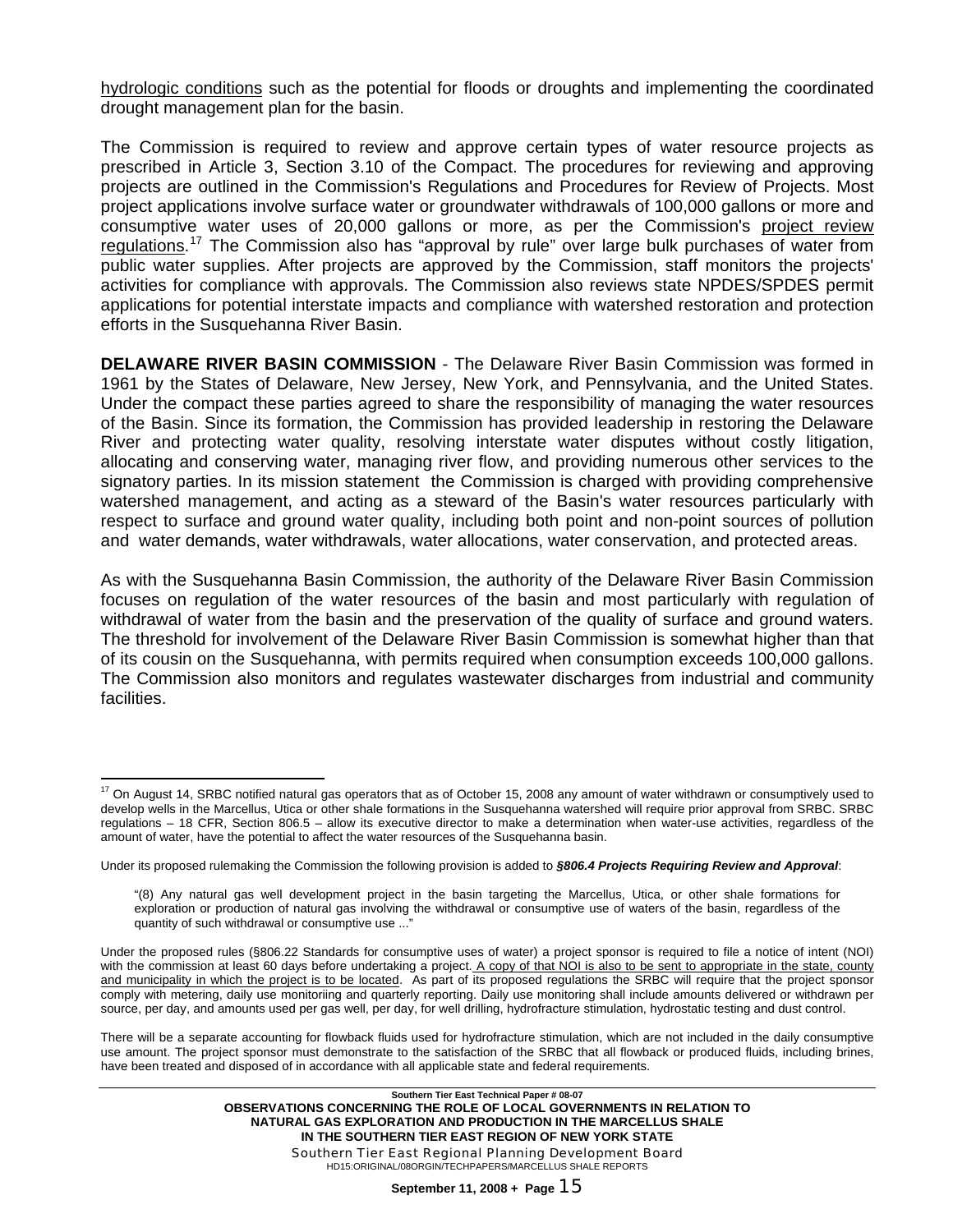**CATSKILL WATERSHED [New York City Department of Environmental Protection]** - The regulatory environment within Catskill Watershed is a unique situation because in effect it is governed extraterritorially by the City of New York through the use of authorities of the State of New York. The regulations controlling certain types of development are administered and enforced by the New York City Department of Environmental Protection. The Watershed Agreement rules and regulations describe restrictions applicable to activities undertaken within the watershed. These regulations are intended to ensure the long-term protection of the City's water supply, while minimizing the adverse economic impacts on Watershed communities. Among other things, the watershed regulations control sources of pollution including wastewater treatment plants, sewer systems, septic systems and stormwater pollution. Selected Catskill watershed regulations include:

Construction of new wastewater treatment plants is prohibited in certain basins, and the City of New York has upgraded existing wastewater treatment plants with sophisticated wastewater treatment technology. Wastewater plants are not allowed to discharge effluent into wetlands and may only discharge into intermittent streams subject to NYSDEC standards.

All septic systems installed, repaired or replaced in the Watershed require prior approval by the City, and no septics are allowed within 100 feet of a watercourse or wetland or within 300 feet of a reservoir.

No new impervious surfaces are permitted within 300 feet of a reservoir, or 100 feet of a watercourse or wetland. Some exemptions to this rule exist for villages, hamlets, commercially zoned areas, and single family home construction.

Construction of new roads is prohibited within 50 feet of intermittent streams or wetlands, 100 feet of perennial streams or 300 feet of a reservoir. Access roads to subdivisions are allowed within the 100 foot buffer subject to approval by the City of a stormwater pollution prevention plan.

No new registered hazardous substance storage tanks are permitted within 100 feet of a watercourse or 500 feet of a reservoir.

In addition many new projects within the Watershed now require the preparation of a "Stormwater Pollution Prevention Plan" (SPPP), which must be reviewed and approved by the City before final project approval may be granted.

The protection of the watershed is an issue of major importance to the City of New York. A recent article in the New York Times reported that there was a big local angle to the notion of major energy companies descending on upstate New York to drill for natural gas in the Marcellus Shale formation. A large part of that area is the watershed where New York City gets its water, which comes unfiltered through the city's reservoirs and aqueducts to nine million people, or roughly half the state's residents.

The *Times* raises the obvious questions: "Should there be gas drilling in the watershed and, if so, can it be done without imperiling the federal waiver that has allowed New York to avoid building a filtration plant that would cost \$10 billion to \$12 billion?"

Mr. James Gennaro, chairman of the New York City Council's Environmental Protection Committee, who is also a geologist who has studied petroleum engineering, said the answers are an emphatic "no" and "no", quoted the *Times*. And he said that the State Legislature and Gov. [David A. Paterson](http://topics.nytimes.com/top/reference/timestopics/people/p/david_a_paterson/index.html?inline=nyt-per), dazzled by the prospect of gas-industry riches, have been negligent in not ruling out development in the watershed. Sophisticated new wells using hydraulic fracturing use a million gallons of chemically treated water to break up subterranean shale and release the gas inside. Over the next two decades, there could be thousands of wells upstate.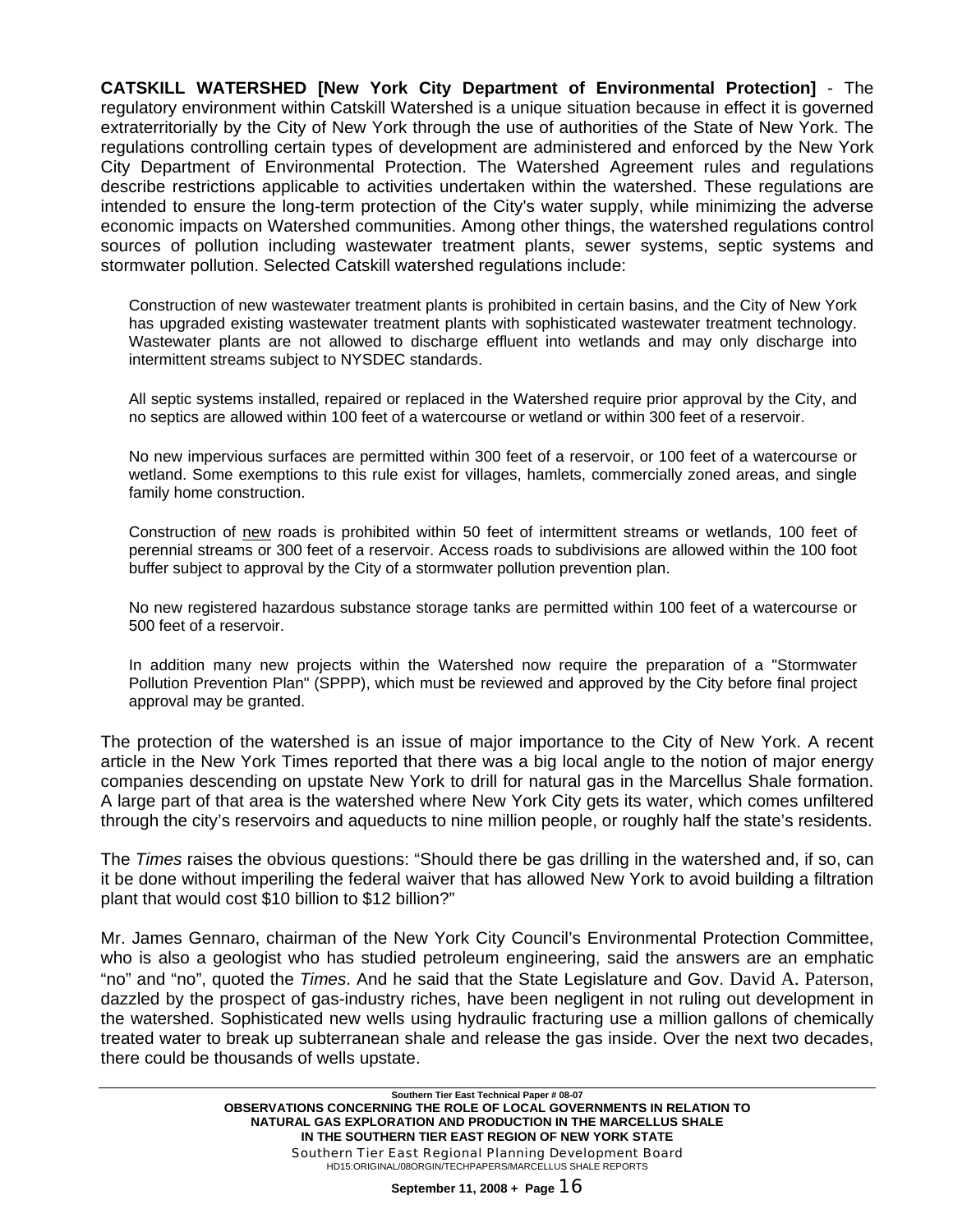"This is an activity that is completely and utterly inconsistent with a drinking water supply... This cannot happen. This would destroy the New York City watershed, and for what? For short-term gains on natural gas? We're not saying no exploration for natural gas anywhere in New York State. We're saying the part of New York State that is the New York City reservoir system should be off limits to this kind of activity" said Mr. Gennaro, who appeared with officials from the environmental groups [Riverkeeper](http://topics.nytimes.com/top/reference/timestopics/organizations/r/riverkeeper/index.html?inline=nyt-org) and the [Natural Resources Defense Council](http://topics.nytimes.com/top/reference/timestopics/organizations/n/natural_resources_defense_council/index.html?inline=nyt-org). He seems intent on ringing the bell loudly over an issue that so far has been the subject of quiet, low-profile discussion between city and state agencies, but of very little public discussion. He is calling for a yearlong moratorium on gas drilling in and around the watershed and plans to hold public hearings on the issue in early September. He has also asked the [Environmental Protection Agency](http://topics.nytimes.com/top/reference/timestopics/organizations/e/environmental_protection_agency/index.html?inline=nyt-org) to render a formal opinion on whether gas drilling could put the city's filtration waiver at risk.

According to the Times article there are many dimensions to this issue. First, there is the prospect of a lucrative gas boom coming at a time when New York is desperate for new revenue, and upstate is equally desperate for new economic activity. There is the national energy crunch to push for domestic exploration. There is the eternal conflict between upstate and downstate over water issues and land rights. There are conflicting instincts among landowners: hope of winning the gas lottery versus fear about the consequences for the environment and on the quality of life in their communities. Industry officials, who have largely kept a low profile, say that they welcome state oversight and that the industry has a track record of being environmentally responsible. But they also warn that a drilling moratorium or undue regulation could discourage production.

"New York has to be careful how it deals with these issues so it doesn't send a negative signal to the industry that chills the interest in the play in New York State," said Tom West, an Albany lawyer who represents several gas companies. "These companies have limited investment dollars, and they're going to invest them where the natural gas opportunities exist and where there's a regulatory climate that promotes it."

This is all early. State officials say there are only six drilling proposals on file, none of them in the watershed. No one knows how much gas will be found upstate. Most of the gas-rich areas are outside the watershed, so companies may just avoid areas where the environmental bar is highest. And Judith Enck, Mr. Paterson's deputy secretary for the environment, said an updated environmental impact review demanded by the governor would ensure that all drilling proposals get a thorough analysis. But asked about declaring the watershed off limits, she said: "We're not willing to say that a large piece of geography should be off the table. The governor agrees that the New York City watershed is absolutely critical and must be protected, but he also believes you can have economic development and protect the watershed at the same time." Mr. Gennaro said that's too much to take on faith. "Unlike natural gas, which we can get from other places in the Marcellus Shale, we have no other place to go for our drinking water. This is it. We have one and only one drinking water system."<sup>18</sup>

## State Responsibilities and Regulations

 $\overline{a}$ 

There are several New York State agencies which have some role in regulating the drilling of gas wells and the construction of the pipelines by means of which natural gas is transported from the wellhead to the customer.

<span id="page-16-0"></span><sup>18</sup> Peter Applebome, "Putting Water Ahead of Natural Gas", **New York Times**, August 9, 2008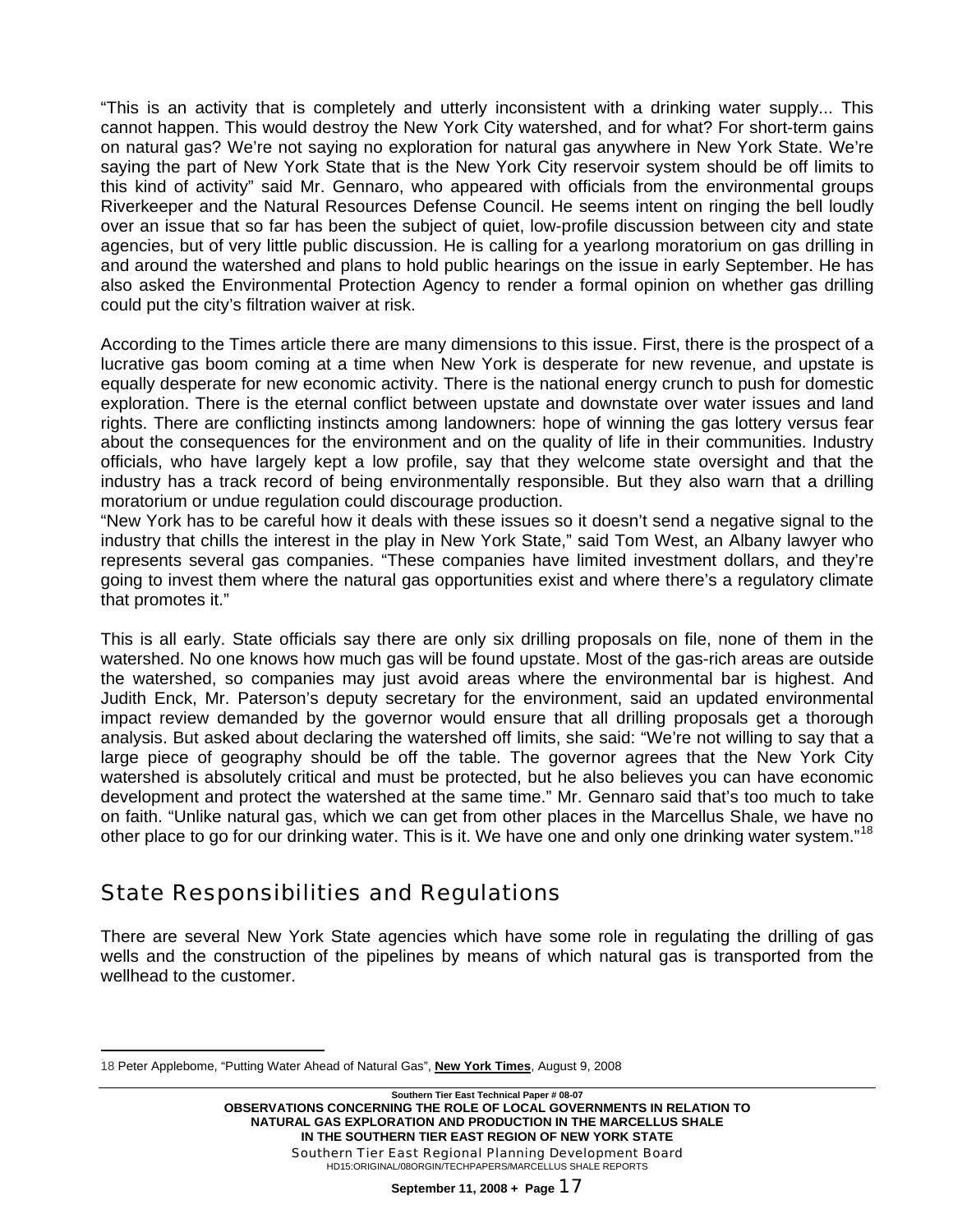**NYS DEPARTMENT OF ENVIRONMENTAL CONSERVATION -** In New York State the principal regulatory authority over the siting and operation of gas wells rests with the NYS Department of Environmental Conservation, Division of Mineral Resources, which administers regulations and a permitting program to mitigate potentially adverse environmental impacts from drilling and well operation.<sup>[19](#page-17-0)</sup> The two principal tools used by NYSDEC to regulate gas wells are its drilling permits and the SEQRA reviews.

The state **Oil, Gas and Solution Mining Law** requires drillers to apply sound environmental principles, returning areas affected by minerals development to a condition that allows continued productive use of the land. A well drilling or plugging permit is required before site preparation and drilling/plugging can begin on a gas, well of any depth. The State Environmental Conservation Law (ECL) authorizes the Department to require that wells be drilled, constructed, operated and plugged, and the surrounding land reclaimed, to prevent or remedy "the escape of oil, gas, brine or water out of one stratum into another" and "the pollution of fresh water supplies by oil, gas, salt water or other contaminants" and also provides authority to "order an immediate suspension of drilling or production operations whenever such operations are being carried on in violation  $\ldots$  "[20](#page-17-1)

NYSDEC drilling permit requirements are intended to inhibit oil spills, prevent ground water contamination and require proper disposal of highly saline brines and other wastes in order to protect the land environment during and after oil and gas extraction,. The permits also require that land impacted by drilling be properly reclaimed for productive use. To protect the environment during drilling, each permit includes conditions designed to prevent the escape of gas from wells. Drilling permits protect groundwater by mandating a casing and cementing program for each well. Casing and cementing prevent the flow of oil, gas or salt water between underground formations. In addition, drilling rules and regulations require setbacks from municipal water wells, surface water bodies and streams. Permits also require proper disposal for all wastes and proper containment of drilling fluids. Department staff monitors drilling sites for compliance with these conditions, and the department brings enforcement actions against violators.<sup>[21](#page-17-2)</sup>

The **State Environmental Quality Review Act** (SEQRA) requires the applicants for most permits, including those for drilling gas wells, to conduct an assessment of the environmental impact of the activity for which the permit is being sought. These environmental reviews vary considerably from the simple completion of an Environmental Assessment Form to the completion of multi-volume complex scientific studies.

 $\overline{a}$ 

<span id="page-17-0"></span><sup>19</sup> Pursuant to §§23-0305[8][9] of the Environmental Conservation Law of New York State, the NYS Department of Environmental Conservation has promulgated a set of Rules and Regulations governing activities relative to the natural resources of oil and gas within the State. The Bureau of Oil and Gas Regulation in the Division of Mineral Resources oversees permitting, compliance and enforcement of all regulated wells in New York. The bureau is also responsible for leasing of land owned by New York State (other than state parks) for oil and gas exploration and development. The permits section is responsible for conducting monthly compulsory integration hearings, well spacing and production allocations, underground gas storage, well permitting and field inspections, enhanced recovery, solution salt mining, and production waste handling the compliance and enforcement section is responsible for program, enforcement, regional enforcement support, state land leasing and audit, and well abandonment's. The Bureau maintains offices in Albany and Rochester.

<span id="page-17-1"></span><sup>&</sup>lt;sup>20</sup> New York State Environmental Conservation Law, Article 23, Title 3, and especially § 23-0305(8)(d) and (g)

<span id="page-17-2"></span><sup>&</sup>lt;sup>21</sup> ECL Article 71, Title 13, grants the Department broad authority to address violations of Article 23 or any regulation, order or permit condition. The statute provides for administrative sanctions, including civil penalties of up to \$5,000 for a violation or offense and up to \$1,000 for each day a violation continues. The Commissioner has the power to "direct the violator to cease the violation and reclaim and repair the affected site . . . " [ECL 71-1307(1)]. Article 71 also provides for civil sanctions through the Attorney General and criminal sanctions for misdemeanors with penalties or fines up to \$1,000 per day for continuing violations and up to one year imprisonment, or both. The Department, acting through the Attorney General, may also seek injunctions against violations or threatened violations of Article 23.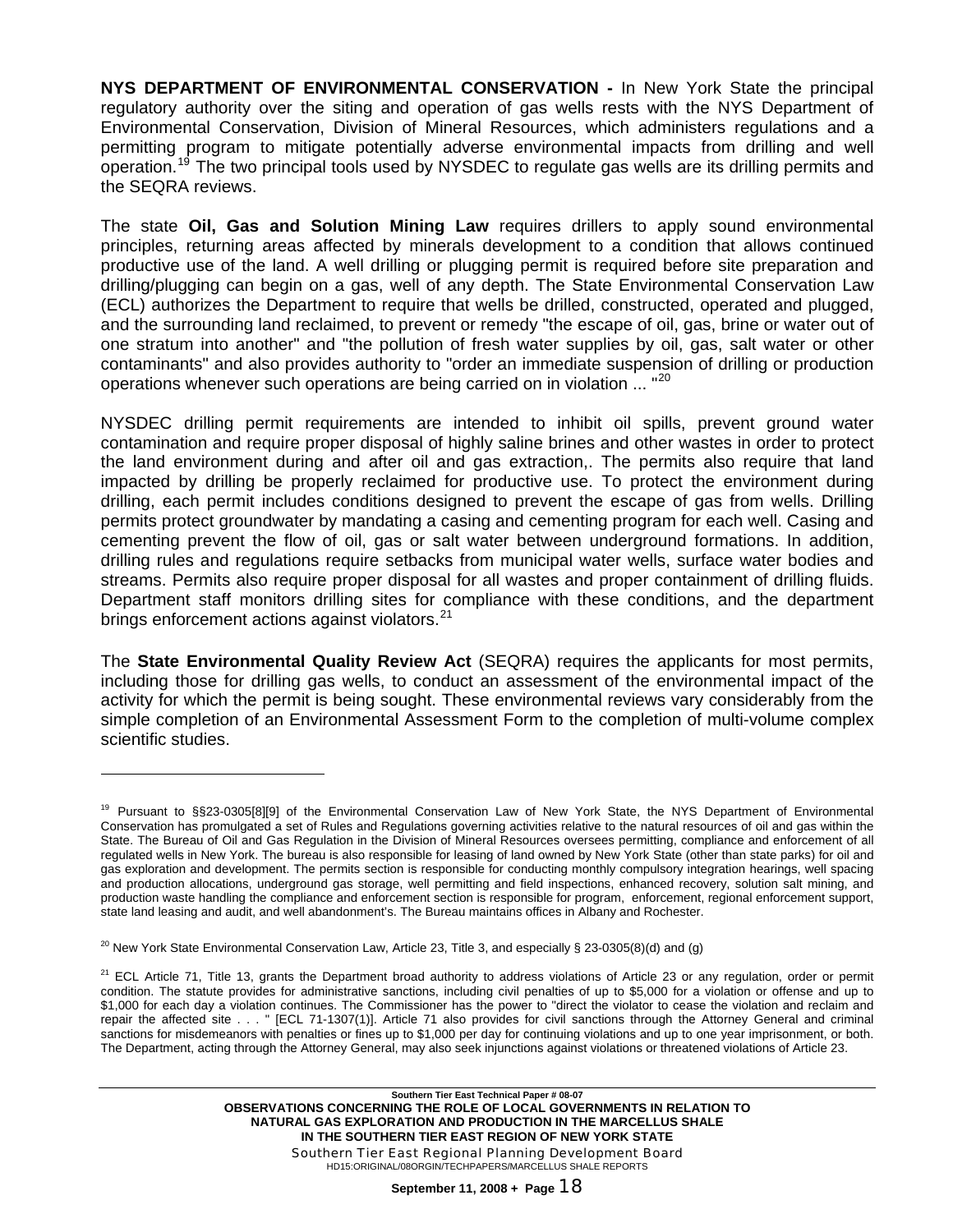DEC's Division of Mineral Resources reviews all oil and gas drilling permits in accordance with the State Environmental Quality Review Act (SEQR) to ensure that the environmental impact of resource extraction will be mitigated to the greatest extent possible. NYSDEC records indicate that more than 70,000 wells have been drilled in New York State since the late 1800's. Extraction of oil and gas contributes half a billion dollars to the state's economy each year. DEC's Division of Mineral Resources strives to work cooperatively with all customers and stakeholders to achieve the mission of ensuring the environmentally sound, economic development of New York's non-renewable energy and mineral resources for the benefit of current and future generations. <sup>[22](#page-18-0)</sup>

In late July 2008 NYSDEC announced that it had initiated a process to supplement the generic environmental review for horizontal natural gas drilling activity in the Marcellus Shale formation. Published in 1992, the existing Generic Environmental Impact Statement (GEIS) guides the review of NYSDEC's oil, gas, and solution mining regulatory program and covers a wide range of issues and addresses the potential environmental impact of drilling operations, including the hydraulic fracturing process which is used to recover the natural gas in the Marcellus Shale.

While the process of scoping and preparing the Supplemental GEIS is ongoing, any entity that applies for a drilling permit for horizontal drilling in the Marcellus Shale and opts to proceed with its permit application will be required to undertake an individual, site-specific environmental review. That review must take into account the same issues being considered in the Supplemental GEIS process and must be consistent with the requirements of State Environmental Quality Review Act and the state Environmental Conservation Law.

The purpose of a Generic Environmental Impact Statement (GEIS) is to address the common traits and impacts of certain types of activity. A GEIS does not relieve a permit applicant of their obligation to address unique features relating to specific sites or operations, but rather allows the applicant to focus on such unique features rather than replicating already known research. This concept is not uncommon and is sometimes used by communities in addressing the environmental impact of large scale phased development such as shopping centers and industrial parks.

In addition New York has a state program, approved by the US Environmental Protection Agency, for the control of wastewater and stormwater discharges in accordance with the Clean Water Act. Under The **State Pollutant Discharge Elimination System** (SPDES) is broader in scope than that which is required by the Clean Water Act in that it controls point source discharges to ground waters as well as surface waters. Article 17 of the Environmental Conservation Law (ECL) authorized creation of the SPDES program to maintain New York's waters with reasonable standards of purity. As described on the DEC website the program is designed to eliminate the pollution of New York waters and to maintain the highest quality of water possible-- consistent with public health, public enjoyment of the resource, protection and propagation of fish and wildlife, and industrial development in the state.

Under its regulations NYSDEC is involved in assuring public safety and enforcing various standards relating to gas wells. The discussion which follows relates to several of these issues including the "**compulsory integration**" of properties which are part of a spacing unit, but which are not under lease, the "self use" of wells by property owners when they still produce some gas, but are no longer in commercial production, and well spacing requirements.

**COMPULSORY INTEGRATION** – It is the policy of New York State to protect what is known as a "correlative right" to an opportunity to receive the benefits of oil or gas beneath any given property

 $\overline{a}$ 

<span id="page-18-0"></span> $22$  Much of this description of the DEC role is based upon material obtained from the NYSDEC website.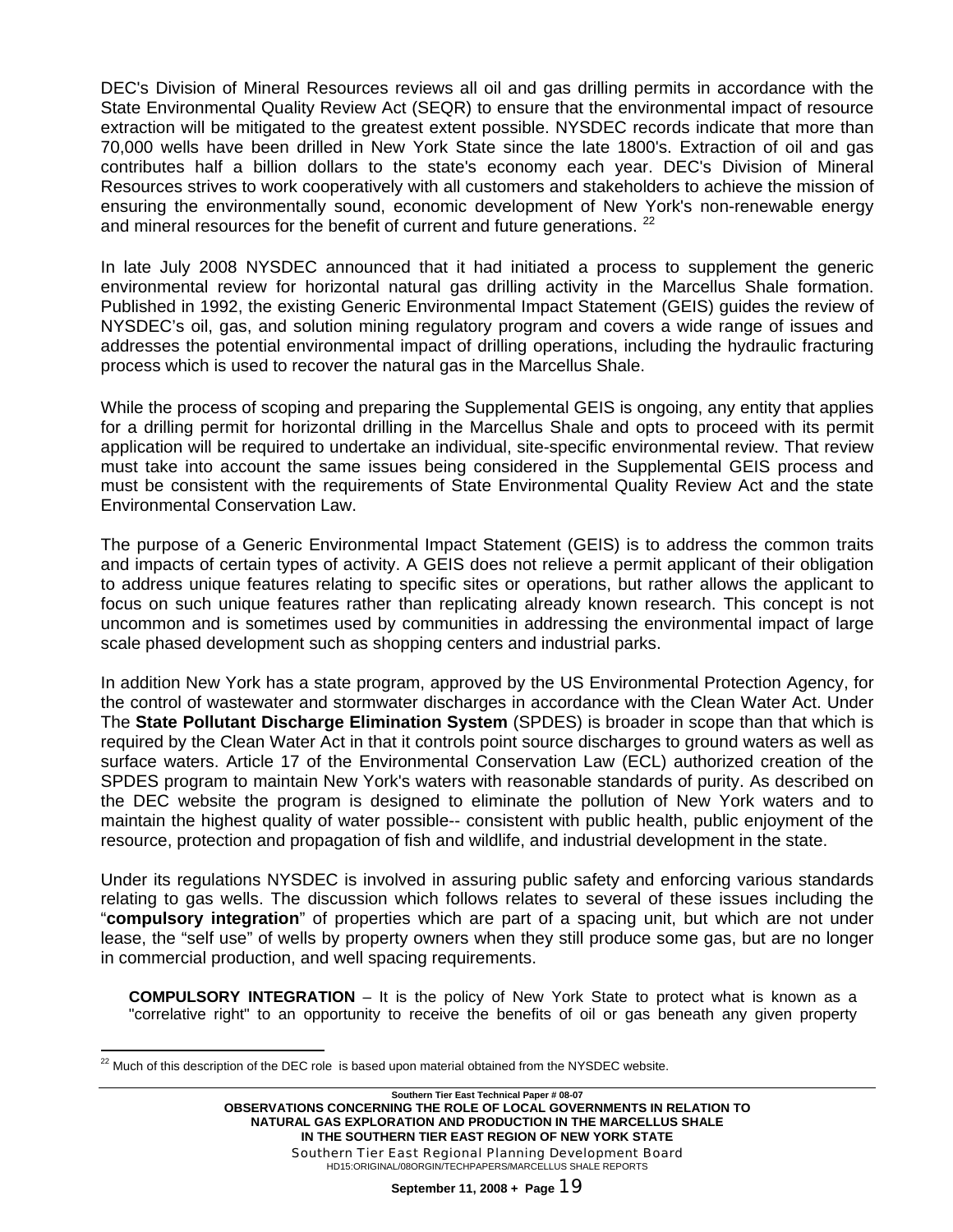acreage. For unleased owners, this opportunity is ensured by the compulsory integration process. Before compulsory integration proceeds, the operator must attest to control of oil and gas rights on at least 60% of the acreage in a spacing unit. The spacing unit is established when DEC issues the well permit.

Since August 2, 2005, an applicant for a permit to drill an oil or gas well in New York State has been required to include in the permit application, a map showing the area that will be assigned to the well. This area, called a "spacing unit", may include some acreage which has not been covered by a lease. After the Department of Environmental Conservation (DEC) issues a well permit, owners of unleased land will be required to elect an option for how their unleased acreage in the spacing unit will be integrated with other properties in the unit. The elected options of the various unleased properties will be finalized by issuance of a compulsory integration order after a public hearing. If no permit is issued, then unleased acreage will not be affected.

If DEC issues a well permit based on a spacing unit that includes unleased tracts, it will assign a hearing date when the permit is issued and the well operator (not DEC) will identify each owner of unleased property which provides information concerning the owner's acreage to be included as a proportion of the spacing unit, the estimated well costs (including plugging costs), and an election form which outlines the three options under the law. In most cases, this choice will be made before the well is drilled and before it is known whether the well will be a success that pays for itself, a marginal producer that never pays for itself, or a dry hole.

The following is a summary of the options and some of their consequences as set forth by the NYSDEC on its website:

#### **Integration as a Royalty Owner**

**Costs** – Property owners are not liable for any charges or fees associated with well operation. A dry hole costs the owner nothing. This is the default option if you do not make a selection.

**Compensation** - If the well produces, the well operator will begin paying a royalty shortly after production starts. The royalty will be no less than one-eighth (12.5%) of the revenue received by the well operator for the share of production attributable to the owner's acreage. An integration order is not a "forced lease" and will not award you a signing bonus, nor does it authorize a well driller to enter a property.

#### **Integration as a Non-Participating Owne**r

**Costs** – Under this option, the owner will have the same responsibilities as a Participating Owner, but does not risk any money by paying a share of any up front costs. A dry hole costs the owner nothing.

**Compensation** - You will not receive any compensation from the well operator, not even a royalty, until the well operator has, through the sale of the owner's share of production, recovered the owner's share of the costs plus a "risk penalty" of 200% of the owner's share of costs, for a total of 300%. After the well pays for itself three times over, or if the owner buys out of the risk-penalty phase by making a payment, you will receive a share of production and be treated as a Participating Owner. If you have leased to someone other than the well operator, then your lessee may owe you a royalty during the risk-penalty phase. This is determined by your lease, and the well operator has no obligation to you. If your lessee elects to be integrated as a non-participating owner, then the well operator must make royalty payments to your lessee during the risk penalty phase. These payments will be on a graduated scale from 1/16 up to 1/8, based on the percentage of the lessee's costs that have been recovered through sale of production.

#### **Integration as a Participating Owner**

**Costs** - If you elect this option, you must pay your share of estimated well costs by the time of the integration hearing. This money will not be refunded if the well is a dry hole or does not pay for itself.

**Compensation-** You will receive your full share of production. However, the well operator will have a lien on your share of production to pay any outstanding amounts that you owe.

#### **Responsibilities of Integrated Participating and Non-Participating Owners**

A decision to be integrated as a participating or non-participating owner subjects you to obligations that do not enter the picture if you elect to be integrated as a royalty owner. Some of the additional considerations are as follows:

**Actual well costs.** The actual cost to drill or plug the well may exceed the estimate that was provided before the hearing. You will be held liable for your share of the additional costs.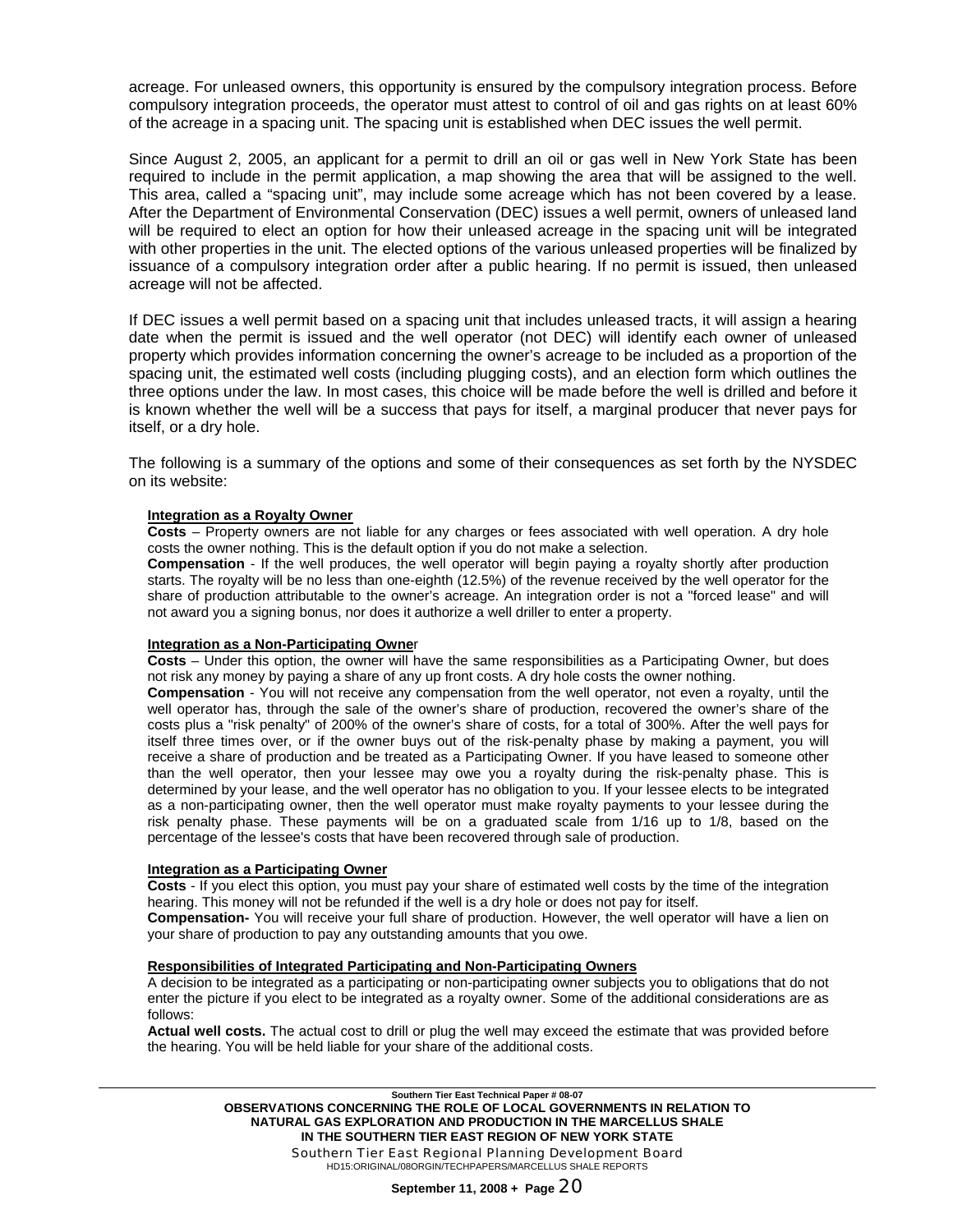**Completion and operating costs.** If the well is successful, it will cost money to complete and operate. You will be liable for your share of these costs for the life of the well.

**Gathering line costs.** If the well is a producer, the well operator will provide you with the estimated costs to install a gathering line to bring the gas to market. You will have the option of paying your share up front or having your share plus 100% withheld from your share of production proceeds.

**Subsequent operations.** The law defines certain operations in the spacing unit, including additional work on the existing well or drilling of another well, when you again must decide to either pay up front or be subject to a risk penalty. Subsequent operations may cost as much as or more than the original drilling.

**Other liabilities**. As an integrated participating or non-participating owner, you are liable for your proportionate share of taxes and third-party claims related to drilling and operation of the well.

It is important to understand that DEC's integration order will not give a well operator the right to enter anyone's property.

**SELF-USE WELLS** - Oil and gas companies sometimes offer to sell or give a well to the landowner when it is no longer productive enough for commercial purposes but may produce enough gas to heat a house. The landowner may pay a small fee for the well or may acquire it without cost. Production for self-use may be beneficial to the landowner and makes use of a non-renewable resource that would otherwise be left in the ground. The landowner will become responsible, however, for maintenance of the well, compliance with all environmental and reporting regulations, and plugging of the well when it is depleted.

Before well ownership can be transferred, the new owner must file an [Organizational Report](http://www.dec.ny.gov/energy/1624.html) and may be required to post [Financial Security](http://www.dec.ny.gov/energy/1622.html). A [Request for Transfer of Plugging Responsibilities](http://www.dec.ny.gov/energy/1620.html) must be signed by both the buyer and seller and approved by the Division of Mineral Resources after a site inspection. The change in ownership will not be recognized until the new owner has filed the Organizational Report and any required financial security, and Division of Mineral Resources staff has determined that the well is in compliance with all applicable state regulations. [Annual Well Reports](http://www.dec.ny.gov/energy/1616.html) must be filed until the well is plugged, and the well must not be plugged until the Division of Mineral Resources has issued a [permit](http://www.dec.ny.gov/energy/1618.html) to do so.

Finally, when acquiring a well for self-use, a landowner must learn and follow [safe procedures](http://www.dec.ny.gov/energy/1637.html) for well operation and maintenance, and file a non-routine incident report if a spill, leak, fire or other problem occurs at the wellhead. Before filing a non-routine incident report, contact the appropriate Division of Mineral Resources [regional minerals manager \(oil and gas\)](http://www.dec.ny.gov/about/34315.html) to determine if one is necessary.

**WELL SPACING** – Title 5 of the Environmental Conservation Law provides for certain minimum spacing of wells. As presented on the accompanying Table the requirements vary based upon the well depth. The law specifies different requirements for several specific geologic formations and then makes a general provision for all others. It should be noted that this standard has been amended recently.

| Depth            | <b>Conforming Unit</b><br><b>Size in Acres</b> | <b>Well and Boundary Distance Requirements</b><br>(See 2008 Amendments in text, below) |  |
|------------------|------------------------------------------------|----------------------------------------------------------------------------------------|--|
| above 4,000'     | 72 to 88                                       | Well bore within the target formation no less than 660 feet from any unit boundary     |  |
| 4,000' to 6,000' | 144 to 176                                     | Well bore within the target formation no less than 660 feet from any unit boundary     |  |
| 6,000' to 8,000' | 288 to 352                                     | Well bore within the target formation no less than 1,000 feet from any unit boundary   |  |
| below 8,000'     | 608 to 672                                     | Well bore within the target formation no less than 1,500 feet from any unit boundary   |  |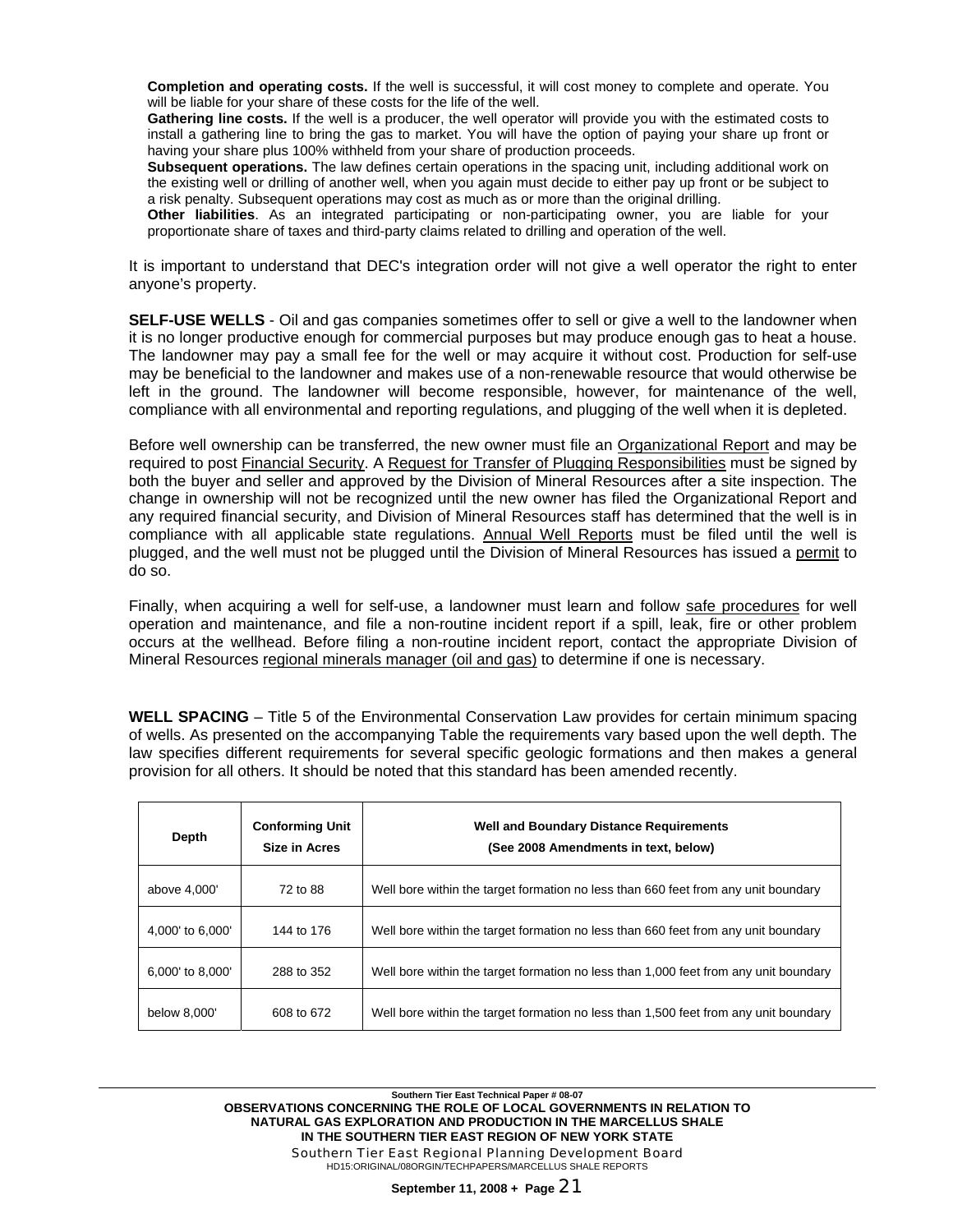However, on July 21, 2008 Governor Paterson approved Chapter 376 of the Laws of 2008 which amended the 2005 standards which appeared above and created three categories of shale unit development:

- (1) vertical wells (40 acres with 460-foot setbacks);
- (2) single-well horizontal units (40 acres plus acreage necessary to maintain a 330 foot setback); and
- (3) multi-well horizontal units (up to 640 acres with 330-foot setbacks, allowing operators with smaller acreage positions to develop smaller units).

The provision for multi-well shale units allows operators to drill several wells from a centralized location, reducing the extent of surface environmental disturbance. Infill drilling necessary to fully develop the acreage is required in multi-well units, and failure to drill infill wells would be good cause for DEC to initiate a unit modification.

Proposals which do not meet this criteria but which DEC staff determine may meet the policy objectives of the statute are subject to the public review process set forth in ECL S23-0503(3). This ensures that affected owners are aware that a non-abutting or non-uniformly shaped unit has been proposed and have the opportunity to be heard. The stated unit sizes will only be expanded if the length of the proposed horizontal well bore is such that the minimum required setback cannot be met within the specified number of acres.

At the time of permitting, when the spacing unit is set, only the acreage necessary and sufficient to maintain minimum setbacks for the entire length of the well bore in the target formation and at both ends of the well bore in the target formation will be allowed. Thus, the bill provides protection to ensure that both the single-well and multi-well horizontal units are regularly shaped and will not create "islands" of undrillable acreage.

Studies by the New York State Department of Environmental Conservation (NYSDEC) have found that New York State oil and gas production equipment and wastes are not significantly contaminated by **Naturally Occurring Radioactive Materials** (NORM). NYSDEC concluded that the identified concentrations posed no threat to the public health and the environment.  $^{23}$  $^{23}$  $^{23}$ 

NORM can be found in many geological formations and may be brought to the surface during oil/gas drilling and abstraction. Once at the surface it may accumulate in scales and sludges on and within drilling and processing equipment and may also accumulate in brines and sediments within holding tanks or ponds.

During the 1980's, elevated concentrations of NORM were found on oil and gas mining equipment in the North Sea and in the Southern United States (Escott, 1984) generating concern about radiation exposure to drilling personnel. Concern was also raised about public exposure to people through the recycling of radioactively contaminated equipment or from the application of radioactive brines to roads for snow and ice removal.

In 1990, NYSDEC performed an initial survey to determine if elevated concentrations of NORM existed at any of 17 western New York State oil and gas wells or on the related equipment. No significant contamination (defined as more than twice background levels) was found. The State of Pennsylvania found similar results during a 1994 NORM investigation of oil and gas well waste. However, since the 1990 New York State investigation was limited, a more extensive survey was

<span id="page-21-0"></span> $\overline{a}$ 23 This section is summarized and abridged from *Investigation of Naturally Occurring Radioactive Materials* - Executive Summary, as presented on the website of the NYS Department of Environmental Conservation.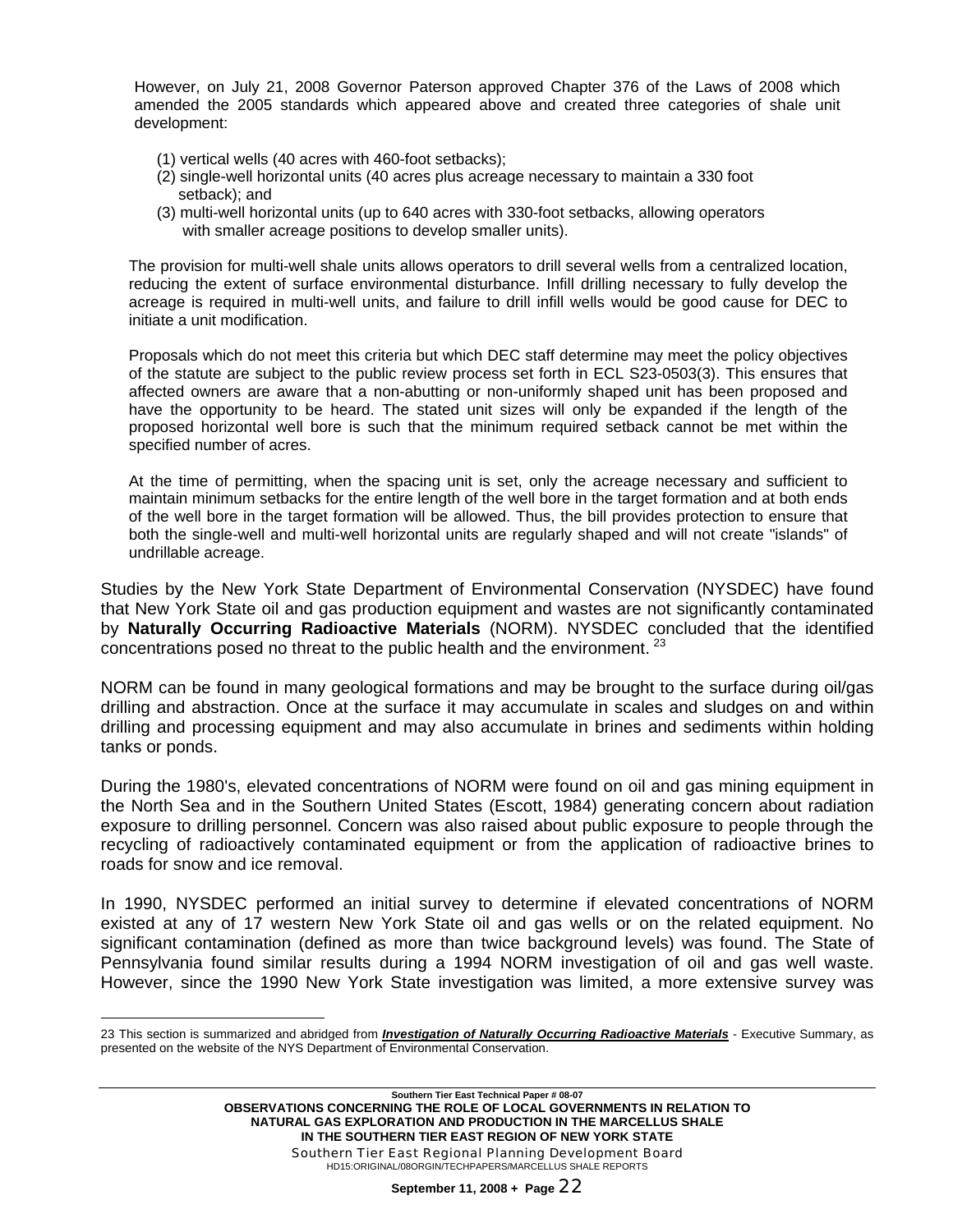conducted in 1996. The 1996 surveys took 101 samples from a total of 74 oil and gas well sites in eleven counties. Samples included water, brines, separator pit sediments, pipe scales, soils adjacent to oil/gas operations, and scales and sludges from tank bottoms. For comparison, background readings were taken near each selected survey site. Samples were analyzed for 10 NORM isotopes including Radium-226 (Ra-226) and radium-228 (Ra-228) which were of primary concern because of their relative solubility which has been shown to accumulate in oil/gas production equipment and wastes. Ninety-one percent (71 out of 80) of samples from oil/gas equipment and wastes showed radium concentrations that were within twice the background concentration of local soils and rock. Even these samples were deemed by NYSDEC, supported by an analysis of road disposal of the brine with the U.S. Department of Energy's (USDOE) Residual Radioactive Material Guideline computer model (RESRAD), to pose no threat to public health or the environment. The survey instrument readings taken at well heads, pipe exteriors, tank exteriors, soil beneath drains and spigots, drainage pits, and ditches revealed no radioactivity more than twice background.

The concentrations of NORM generated by New York State gas/oil production were slightly greater than those found in a 1994 Pennsylvania study of sediments in brine holding ponds. The amount of thorium found in this investigation was in approximate agreement with that of the Pennsylvania investigation. The amounts of radium isotopes were somewhat higher but, as stated above, neither in a location or in a sufficient quantity to pose a hazard.

Given the NORM concentrations identified in the 1996 survey the NYSDEC concluded that there were no plausible exposure scenarios that will yield annual standard dose rates at New York State oil and gas wells. In fact, 91 percent of sample concentrations did not appear elevated above and/or were indistinguishable from background. The low survey instrument readings (within twice background) are consistent with the sample concentrations taken from the sites. Hence, NORM contamination at oil and gas mining sites poses no threat to the public or the environment.

Modeling by NYSDEC also showed that the most common method of brine disposal in New York State, spreading it on the roads to control ice and snow, does not present significant doses to the public. This is true even if it is assumed that all brines contain the highest concentration of radioactivity detected. While NORM-contaminated equipment has been a concern in North Sea oil well drilling, the NYSDEC concluded that NORM contamination of New York State equipment is insignificant and does not constitute a health risk for the State's residents.

[cable indust](http://www.dps.state.ny.us/utilities.html)ry. **PUBLIC SERVICE COMMISSION** - The New York State Department of Public Service is the staff arm of the Public Service Commission. The Commission regulates the state's [electric, gas, telecommunications,](http://www.dps.state.ny.us/utilities.html)  [steam and water utilities.](http://www.dps.state.ny.us/utilities.html) The Commission also oversees the

As its principal mission, the Commission is charged by law with responsibility for setting rates and ensuring that adequate service is provided by New York's utilities. In addition, however, the Commission

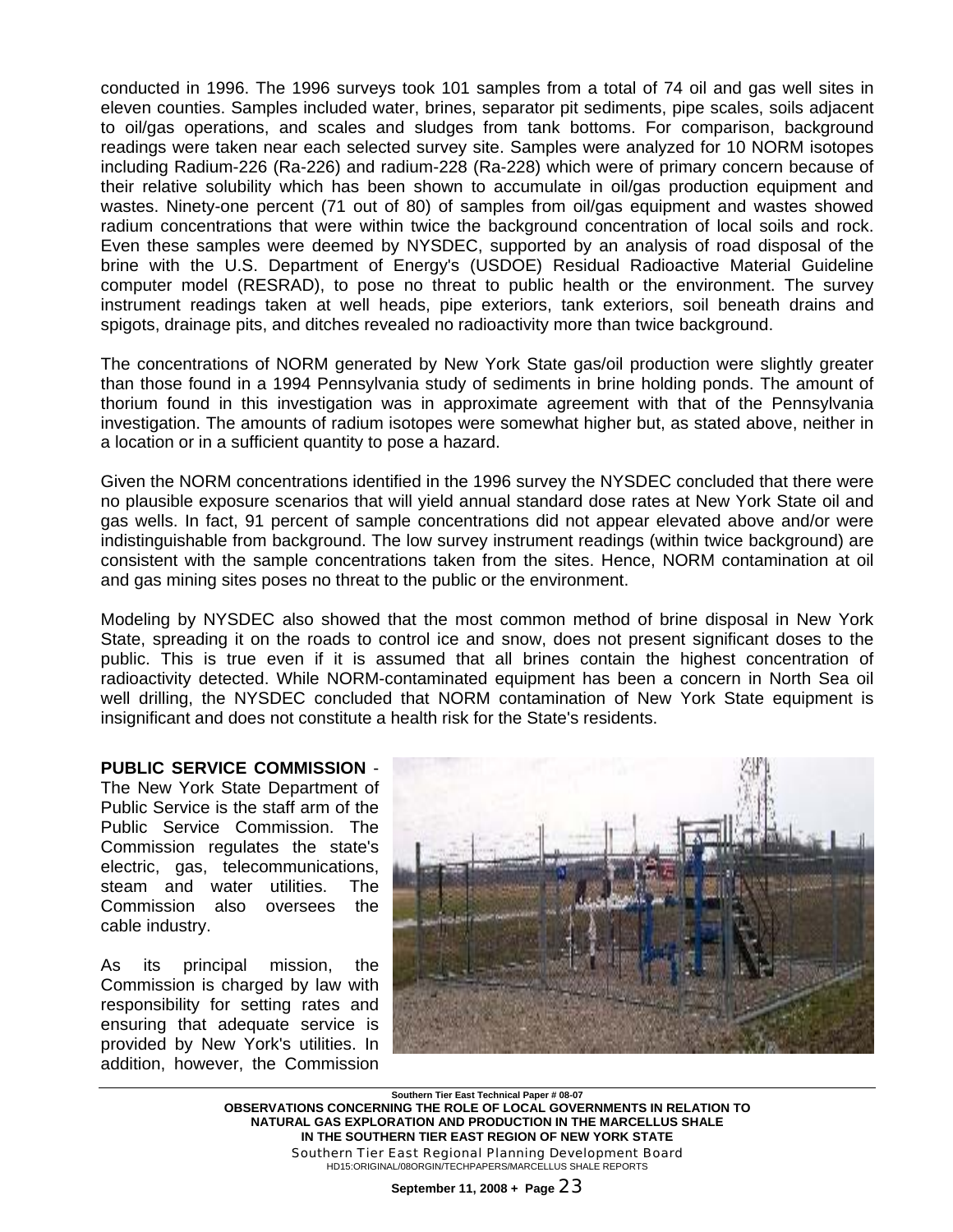to pipelines for delivery of natural gas to the ultimate customer. exercises jurisdiction over the [siting of major gas and electric transmission facilities](http://www.dps.state.ny.us/articlex.htm) and has responsibility for ensuring the safety of natural gas and liquid petroleum pipelines. It is in that latter category, the siting of gas transmission lines, that the Public Service Commission has an impact upon the development of Marcellus Shale. It is expected that most producing well heads will be connected

Several community groups have expressed concern that more regulators will likely be needed to oversee the surge of drilling activity and related environmental issues expected to accompany the development of the Marcellus Shale, according to state officials. This situation has been complicated by the recently enacted state hiring freeze. A local newspaper has quoted Judith Enck, Gov. David A. Paterson's top environmental adviser, as saying the state would either find a way to staff the Department of Environmental Conservation to handle the expected rush of drilling permits and a comprehensive review of the impacts from drilling or the process will simply take longer. "We are looking at various options," said Enck, declining to be more specific. "We understand the concern about staffing."<sup>[24](#page-23-0)</sup>

According to some local and state government leaders, one of the issues which should be addressed in the review of both the Generic Environmental Impact Statement and the site specific environmental assessments is the inclusion of local governments on the list of "involved agencies" for SEQRA proceedings relating to natural gas permit applications for proposed sites on the Marcellus Shale within their boundaries; and that local governments' views be sought and given significant weight when determinations relating to natural gas permit applications are made.  $25$ 

**OFFICE OF REAL PROPERTY SERVICES (ORPS)** – While real property tax assessment and collection is usually a function of either county or local government in New York State, the Real Property Tax Law (RPTL), administered by the State Office of Real Property Services, provides a uniform State-wide method of valuing oil and gas producing properties for real property tax purposes. The ORPS website highlights a key feature of the Law which it mandates the assessment of oil and gas properties in production separately from all other interests in the property (e.g., land, buildings).

The State Office of Real Property Services is responsible for determining and certifying the appropriate unit of production value to each assessor for use in the assessment of gas rights. Gas producing properties are assessed as economic units. Economic units include all the real property subject to taxation and assessed in accordance with the RPTL. [Gathering lines](http://www.orps.state.ny.us/sas/oil_gas/overview.htm#gathering_lines#gathering_lines) are included in determining economic units; however, [transmission lines](http://www.orps.state.ny.us/sas/oil_gas/overview.htm#transmission_lines#transmission_lines) are not.<sup>[26](#page-23-2)</sup> ORPS provides unit of production values for each category listed. According to ORPS the gas producing "economic unit" is taxed directly while the non producing unit is taxed in the traditional way according to current use.<sup>[27](#page-23-3)</sup>

 $\overline{a}$ 

<span id="page-23-0"></span><sup>24</sup> Binghamton (NY) *Press & Sun-Bulletin,* August 11, 2008, Page 1

<span id="page-23-1"></span><sup>&</sup>lt;sup>25</sup> In particular, State Senator Jim Seward (R/I/C Oneonta) from New York's 51st Senatorial District has circulated a draft resolution for local governments seeking this local government participation. Copies of a draft resolution for local governments can be found at the Senator's website.

<span id="page-23-2"></span> $^{\circ}$  As defined by ORPS gathering lines are pipes used to transport oil or gas from the producing area to the main pipeline in the area. For gas the flow is continuous from the wellhead to the ultimate consumer or point of purchase. Gathering lines would presumably be regulated under the DEC drilling permit. In contrast transmission lines are pipelines extending from a producing area to a refinery terminal or connecting to gathering lines or delivery point of purchase. These lines are used for longer distance transportation of gas and are regulated by the Public Service Commission.

<span id="page-23-3"></span><sup>&</sup>lt;sup>27</sup> As defined by NYS Office of Real Property Services, State Valuation Services, Oil & Gas Unit, an "economic unit" includes all real property subject to taxation and assessed pursuant to Title 5, including oil and gas reserves, oil and gas rights, all equipment, fixtures and pipeline, which is necessary to drill, mine, operate, develop, extract, produce, sell or deliver the oil or gas to a point of sale to a commercial purchaser or the pipeline or equipment of a user, including wells, well-head equipment, pipes, compressor stations, related equipment and buildings used to store equipment.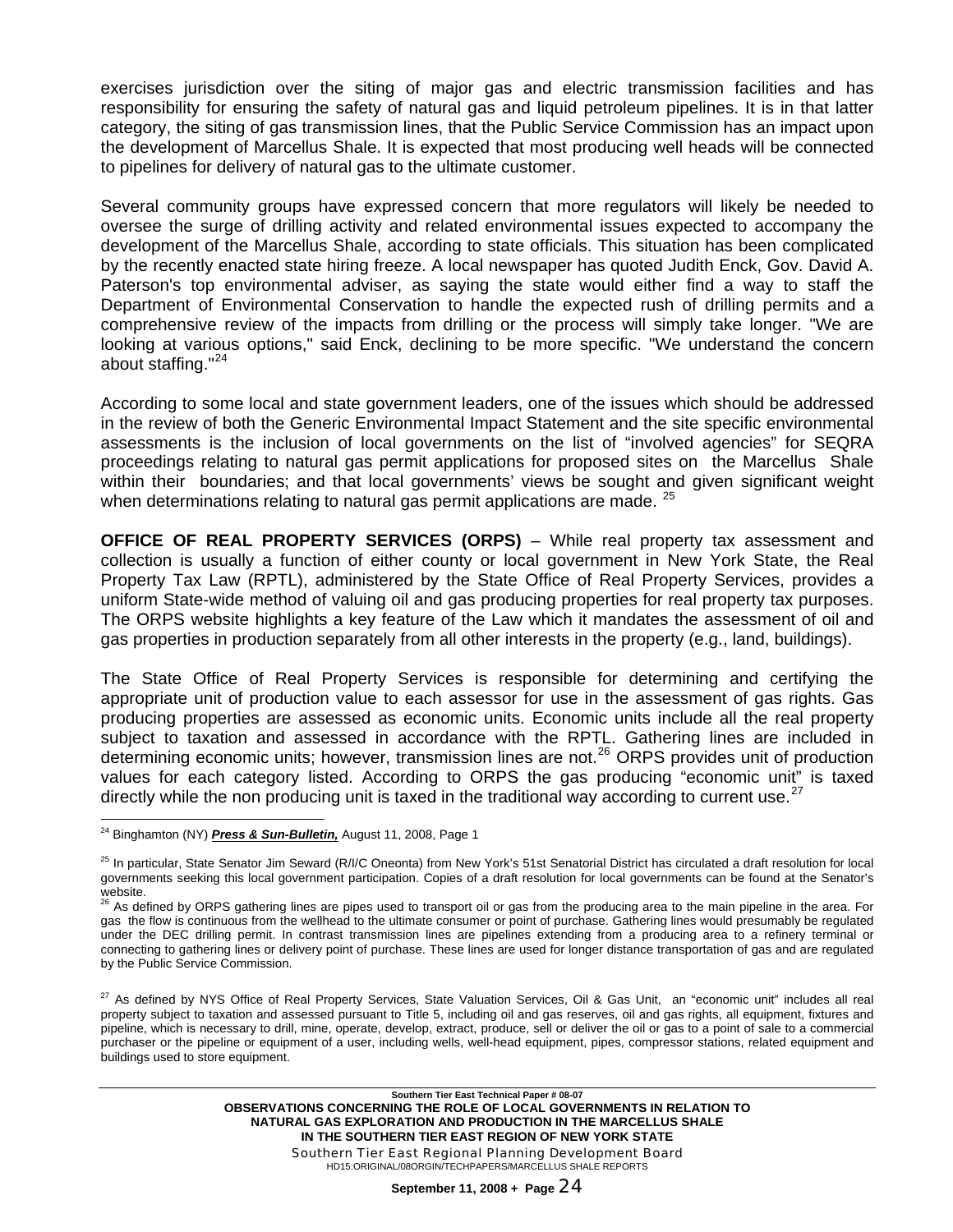Under the state system there are separate real property tax assessments and bills for the producing "economic unit" (the producing well and its covered accessories which are billed to the well producer) and the traditional real property assessment for all other lands and buildings (which are billed to the property owner).

## County Government Role

<u>.</u>

Because county governments in New York State have only very limited involvement in or authority over local land use regulations they have only a limited role in relation to gas drilling. The two major exceptions are the county agricultural districts which have been created over the past several decades to provide a degree of protection from increasing real property to active farmers, and the coordinative reviews of certain zoning and subdivision activities by the County Planning Board under §239 of the NYS General Municipal Law.

**AGRICULTURAL DISTRICTS** - Article XIV, Section 4 of the New York State Constitution, added in 1970, provides that it is the policy of the State to encourage the development and improvement of its agricultural lands through adequate provision for the protection of agricultural lands. A year later, the Agricultural Districts Law, Agriculture and Markets Law (AML) Article 25-AA, was enacted implementing that policy. That law provides that local governments, when exercising their powers to enact and administer comprehensive plans and local laws, ordinances, rules or regulations, shall not unreasonably restrict or regulate farm operations within agricultural districts.

Unlike most other forms of land use control, agricultural districts are formed at the request of individual farmers. Article 25-AA of the Agriculture and Markets Law authorizes the creation of local agricultural districts pursuant to landowner initiative, preliminary county review, state certification, and county adoption. As of April 2002, 341 agricultural districts existed statewide, containing approximately 21,500 farms and 8.6 million acres (about 30 percent of the State's total land area).

The purpose of agricultural districting is to encourage the continued use of farmland for agricultural production. The Program is based on a combination of landowner incentives and protections, all of which are designed to forestall the conversion of farmland to non-agricultural uses. Included in these benefits are preferential real property tax treatment (agricultural assessment and special benefit assessment), and protections against overly restrictive local laws, government funded acquisition or construction projects, and private nuisance suits involving agricultural practices.

Under Section 308(4) of the Agricultural Districts Law, the State Commissioner of Agriculture and Markets is authorized to issue an opinion on whether particular land uses are agricultural in nature. When examining all agricultural practices, the Commissioner uses the Agriculture and Markets Law – Article 25AA to determine whether or not the practice under review is agricultural.

**COUNTY PLANNING BOARDS** – All of the Region's counties have County Planning Boards or Departments. Created under Article 12-A of the General Municipal Law, these County Planning Boards have a role in coordinating local development but do not directly exercise land use controls. Under GML §§239 authority, County Planning Boards review most local zoning and subdivision

Each economic unit may include either a single well or a group of wells and the associated property under common ownership and operated as a unit. Physical structures and buildings designated by the producer and accepted by the assessor to be part of the economic unit shall be assessed within the economic unit and not separately.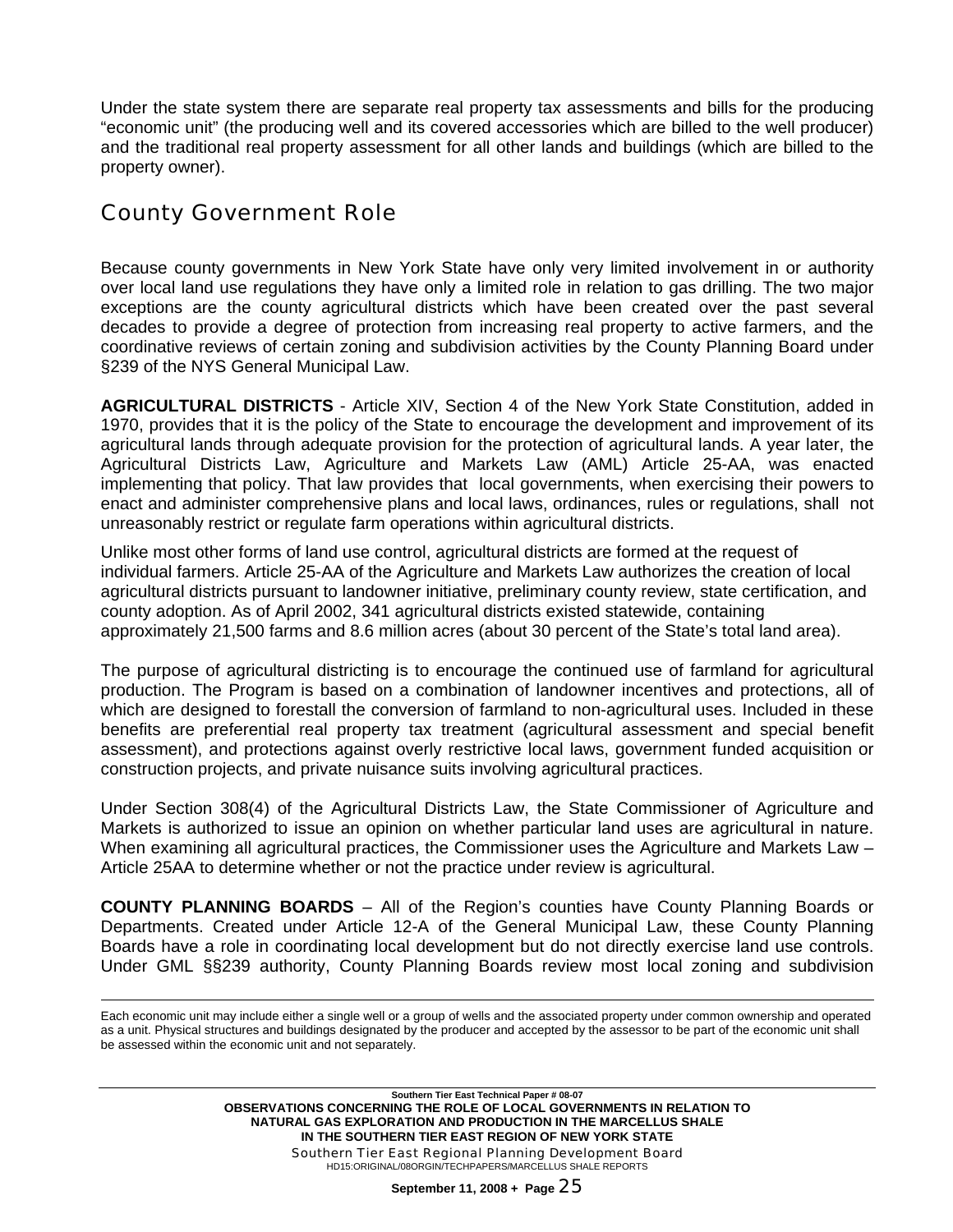activities involving property along state or county highways or within 500 feet of public lands or municipal boundaries. In addition to this limited regulatory role the planning boards provide extensive technical support to town and village planning boards in performing their local review authority, and provide educational services to local governments and the public at large on planning related topics.

## Local Government Responsibilities and Roles

The principal authority over land use regulation in New York State rests, for the most part, with local town and village governments. In the case of gas drilling, however, the fact that the State, through the Department of Environmental Conservation, has assumed responsibility for issuing permits for the drilling activity preempts direct local government control, for the most part.

However, while towns and villages might not have authority to control the location or daily operation of natural gas drilling operations, it appears that it could exercise controls in several areas to protect public facilities and the community environment. Specific issues which may require local government involvement include the provision of water to the drilling operation and the disposal of wastewater, stormwater runoff from drilling sites and access roads, weight limits and size restrictions on vehicles using town roads.

**CONTROL OF STORMWATER RUNOFF** – Relative to gas drilling operations under the Clean Waters Act the construction site may require the preparation of a "Stormwater Pollution Prevention Plan" (SPPP), which must be reviewed and approved by the NYSDEC. These developments would include the construction involving the disturbance of land greater than 5 acres in size, or construction of a project that will create more than 40,000 square feet of impervious surfaces.

 While NYSDEC is the signatory for the permit under which New York meets runoff requirements of the US Environmental Protection Agency, these regulations have usually been administered under agreements by local code officers. Many urban communities have adopted their own stormwater regulations, based upon state models, which govern construction sites as well as other places which may contribute to stormwater related pollution.

The construction of access roads, drainage ditches, and the location of other facilities which may be associated with but not officially a part of the drilling site may come under local authority for the control of stormwater runoff.

never-the-less will be long and heavy. **CONTROL OF OVERSIZE VEHICLES ON TOWN ROADS –** Although a remote location is not a prerequisite for drilling natural gas wells, the size requirements for drilling sites, usually 40 acres or more, pretty much guarantees that well sites will be in very rural settings. This means that site access will usually be by town roads. As is illustrated by the accompanying photograph, even though drilling rigs will come to a site in pieces, the individual parts

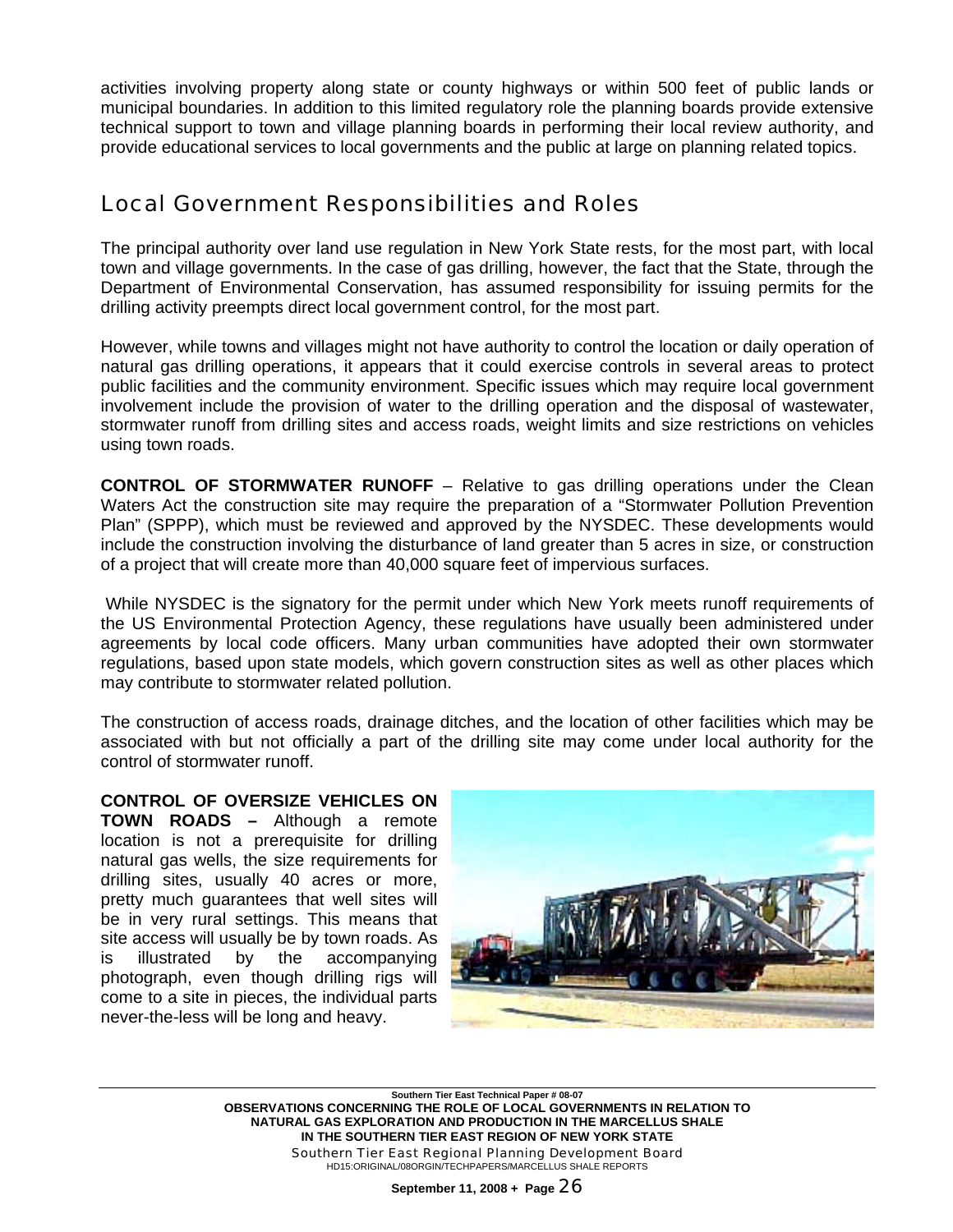Usually the more remote town roads are built for light duty use and may not be able to accommodate oversized loads. Heavy loads can damage culverts and small bridges while tall loads may damage overhanging trees. Where very long loads are involved the "swing" of the load around corners might be obstructed by roadside features including fences and telephone poles.



In addition to the public access on town or county highways, most drilling sites will require local access roads or driveways for direct access. The location and design of such driveways should be reviewed to assure that at the point of entry onto the public highways they do not constitute a traffic hazard or cause storm drainage problems.

It is not unreasonable for a town, in consultation with its highway superintendent, to enact by local law, regulations concerning weight limits and size regulations which require the operator of oversized loads to verify turning clearances at intersections

sharp curves or switchbacks, and weight bearing strengths of culverts and bridges along the course their vehicles will travel from main state highways to drilling sites. As part of these regulations there could be provisions requiring suitable protection to roadways and neighboring property which might be affected by the movement of large and heavy vehicles and equipment. <sup>[28](#page-26-0)</sup>

**ENTRAPMENT HAZARDS** - The typical drilling operation actually involves three holes: the conductor hole, the rat hole, and the mouse hole. The conductor is a large diameter hole, lined with pipe which may also be called a starter hole. It varies in depth from tens of feet to a few hundred feet depending on the local geology. Some sites do not require a conductor hole. A [rat hole](http://www.osha.gov/SLTC/etools/oilandgas/illustrated_glossary/rathole.html) is a hole in the rig floor, typically 30 to 35 feet deep, lined with casing that projects above the floor, into which the [kelly](http://www.osha.gov/SLTC/etools/oilandgas/illustrated_glossary/kelly.html) is placed when hoisting operations are in progress. A [mouse hole](http://www.osha.gov/SLTC/etools/oilandgas/illustrated_glossary/mousehole.html) is a shallow bore hole under the rig floor, usually lined with pipe, in which joints of drill pipe are temporarily placed. Rat holes and mouse holes can be served either by the

<span id="page-26-0"></span> $\overline{a}$ 



<sup>28</sup> Member highway superintendents can also consult the Cornell Local Roads Program (CLRP), Local Technical Assistance Program Center which provides training, technical assistance, and information to municipal officials and employees responsible for the maintenance, construction, and management of local highways and bridges in New York State. The Cornell Local Roads Program LTAP is one of 58 Centers established under the Local Technical Assistance Program of the Federal Highway Administration. The CLRP is funded by the Federal Highway Administration, the NYS Department of Transportation, Cornell University, and member and participant fees.

The Cornell Local Roads Program has recently issued a publication *Highway Standards for Low Volume Roads in New York State* (January 2008) which includes a sample local law which sets forth standards for low-volume town roads – roads with traffic volumes of 400 vehicle per day or less.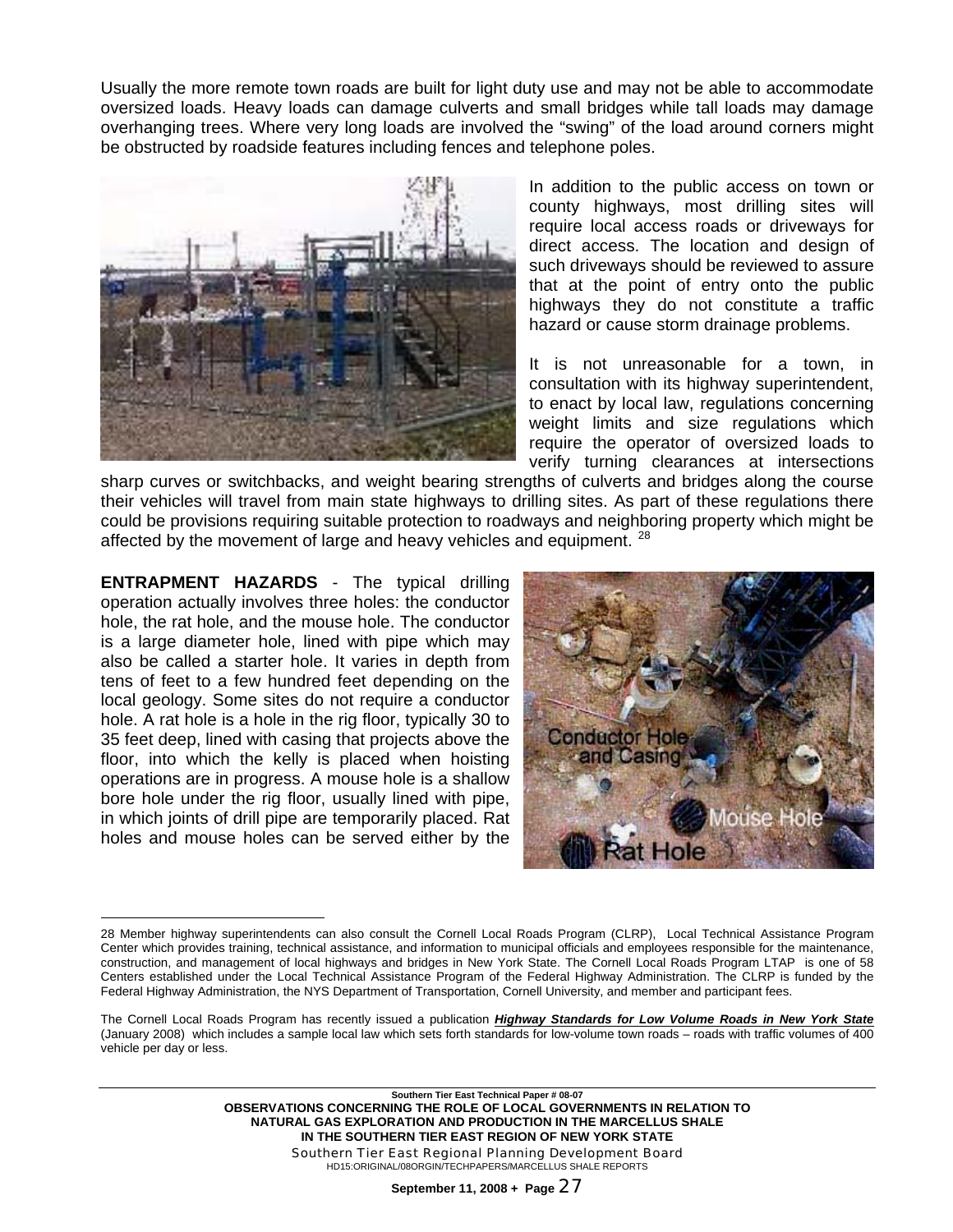portable rig that drills the conductor hole or by the drilling rig after rigging-up.  $^{29}$ 

As is illustrated by the foregoing photograph, the bore shafts for these holes can be quite large – certainly large enough for even an adult to fall into. While NYSDEC regulations require capping of these well heads once production ends, entrapment hazards remain, especially for children, from wells which had been abandoned many years ago and which were not properly capped or where the condition of a cover may have deteriorated. Instead of concrete plugs used today, old bore holes could have been covered by wooden frames or covers made of other materials subject to rot and deterioration. It is important for local governments to be able to identify any older open well heads and cause them to be properly capped. In many communities water wells will be the primary concern.

**NOISE POLLUTION** – Drilling operations can be noisy especially in areas such as most rural environs where the ambient or background noise is so low that any noise is discernable at a great distance. Clearly if a drilling operation is going on 24-hours a day this can disturb sleep patterns and could have an adverse effect on livestock in any nearby agricultural district. The establishment and enforcement of reasonable noise standards is difficult especially when distances become large. Typically efforts to set standards refer to a specified number of decibel above the ambient noise level to adjust for the differences between almost vacant areas and more community like settings. On a quiet night in a rural area the sound of a back-up warning beeper on a school bus could be heard for miles. Local regulations of noise also require specialized monitoring equipment and a certain degree of expertise.

**OUTDOOR LIGHTING** – Although rare in rural areas, in suburban areas it is not uncommon for local governments to regulate light emitted by parking lots. Typically the regulations limit the hours when lights may be lit (although this cannot be used to regulate hours of operation) and the amount of light allowed to spill onto neighboring properties. Rather that outright prohibition of outdoor lighting in construction or drilling areas, local regulations can require shields or deflectors which limit the emission of direct light. Local regulations of outdoor lighting require specialized monitoring equipment and a certain degree of expertise.

**PERMITS FOR OPENING TOWN ROADS FOR PIPELINES** – As has been noted several times in this report, while the initial activity on the Marcellus Shale will be related to drilling, producing wells will require additional local disturbance associated with the opening up of roads and drainage ways to allow the construction of underground pipelines which will be necessary to connect the well heads to markets. It is common for communities to require permits for opening roads and to establish standards for covering, stabilizing, and repaving the roads once the pipelines have been installed. These requirements should apply to both gathering wells which would connect drilling sites with collection points and compressors and other service equipment.

As was discussed before, the design and construction of transmission pipelines is subject to regulation by the NYS Public Service Commission. This is not the case with gather and distribution (local service) lines. Typically all of these lines are installed underground for weather and safety related reasons. When a pipeline crosses a local road it is reasonable for the local government to require permits and inspections by the highway superintendent. The requirement for a permit is justifiable because of the fact that while a road is cut open to install a pipeline it is not available for public and emergency use. A permit allows local service providers to make alternative arrangements for the period during which the road is closed.

 $\overline{a}$ <sup>29</sup> This discussion and the accompanying photograph are from the website of the Occupational Health and Safety Administration Website relating to oils and gas drilling activity.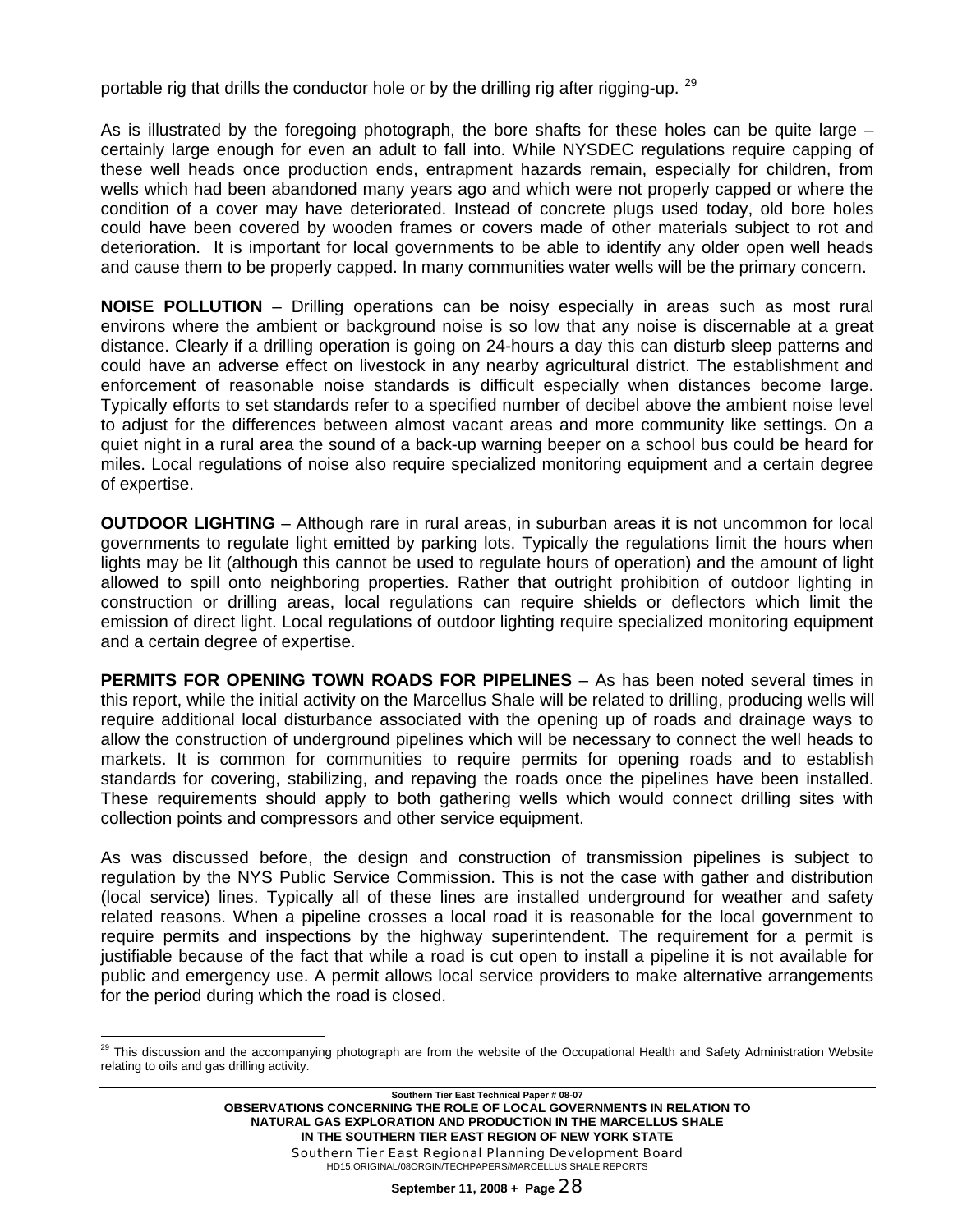In addition to specifying the period of time during which a highway may be closed for construction, provisions for alternative traffic circulation or by-pass routes, and the listing of responsible parties responsible for the road closing and restoration, the permit process can specify the quality of the replacement roadway to be provided upon completion of construction.

**SEISMIC TESTING** – One of the practices that drillers are reported to follow involves the use of trucks with special equipment to explore the geological structure of an area through vibration or underground sound waves. The principal concern regarding this type of use relates to any restriction to traffic flow while this type of exploration is occurring and the potential for damaging town roads or village streets. A local government can require prior notice and a permit for non-emergency closure of streets or for activities which restrict the flow of traffic on local streets and roads. It may also be possible to require a small bond to cover the cost of any resurfacing in the event of damage to the roadway or neighboring properties.

**SITE PLAN REVIEW** – Under laws adopted in 1976 and amended in 1997 towns and villages may enact local site plan review, regardless of whether or not they have zoning regulations in force.<sup>[30](#page-28-0)</sup> Although traditionally administered through a local planning board, the enabling legislation allows a town or village board to delegate site plan review authority to any administrative body it deems suitable. The NYS Department of State recommends that site plan review include three steps:

**Sketch Plan** – A more or less informal initial review which could involve the preliminary review of a "sketch plan" and which is intended to identify major community concerns which will have to be addressed in the formal site plan.

**Preliminary Site Plan** – This will be the site plan which will undergo formal review including a demonstration of how various local requirements will be met. Before approval there is usually a public hearing where the community has input to the plan requirements.

**As-Built Site Plan** – A final site plan which reflects the final construction and which is intended as the formal record of boundary lines, building placement, the location of easements and those elements approved or required as part of the preliminary site plan approval. The as-built is necessary because when actual construction occurs physical features may be encountered which prevent or make costly strict adherence to the approved plan.

| I GALUIGS COMMICHER MANY ONG I TAN LOCAL LAWS. |                                                                                            |                                       |                                          |  |  |
|------------------------------------------------|--------------------------------------------------------------------------------------------|---------------------------------------|------------------------------------------|--|--|
|                                                | <b>Regional and Local Environment</b>                                                      | <b>Natural Features</b>               | <b>Design and Aesthetics</b>             |  |  |
|                                                | Compatibility with Surroundings                                                            | Geology                               | Site Density                             |  |  |
|                                                | Pedestrian and Vehicle Access                                                              | Topography                            | <b>Plans and Elevation of Structures</b> |  |  |
|                                                | Economic Impact                                                                            | Soil Characteristics and Vegetation   | Signs and Landscaping                    |  |  |
|                                                | Impact on Air, Water, and Noise                                                            | Wildlife Surface Drainage and Erosion | Fencing and Buffer Strips                |  |  |
|                                                | <b>Visual Compatibility</b>                                                                | Wetlands and Flood Hazards            | Utilities                                |  |  |
|                                                | Adapted from Site Review Procedure and Guidelines published by the NYS Department of State |                                       |                                          |  |  |

#### **Features Common to Many Site Plan Local Laws.**

The accompanying Table adapted from the *Site Review Procedure and Guidelines* published by the NYS Department of State<sup>[31](#page-28-1)</sup> shows the range of considerations which may be addressed as part of the local site plan review.

 $\overline{a}$ 

<span id="page-28-0"></span> $^{30}$  For enabling legislation see §27-a of the City Law, §274a of the Town Law, or §7-125a of the Village Law of the State of New York. Site plan reviews are subject to the SEQRA provisions of Article 8 of the Environmental Conservation Law and §239 of the General Municipal Law relating to referrals to County Planning Boards.

<span id="page-28-1"></span><sup>&</sup>lt;sup>31</sup> See **Site Review Procedure and Guidelines**, published by the NYS Department of State in August 1998 as part of the James A Coon Technical Series, reprinted January 2008.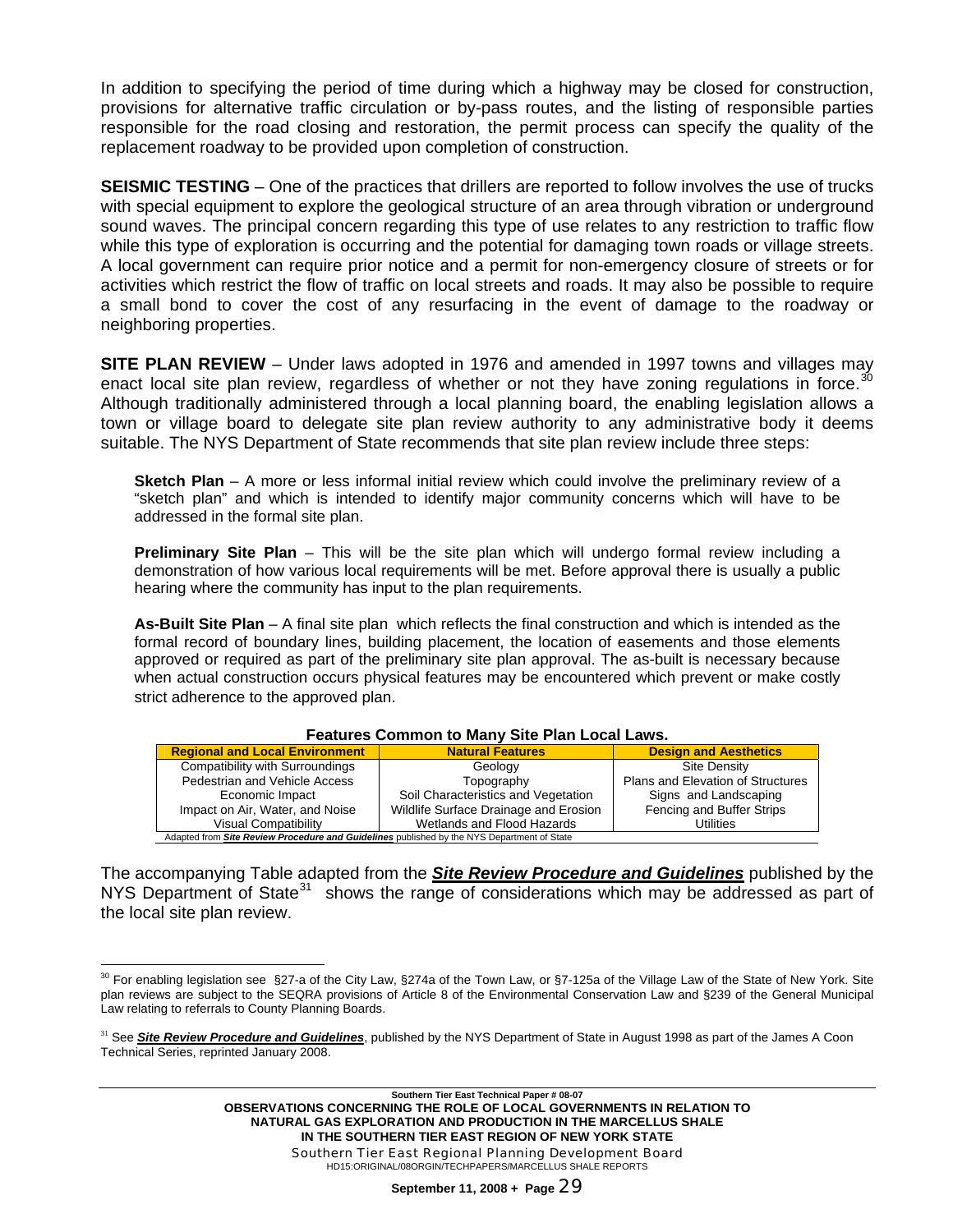It should be noted that localities cannot use the site plan process to review the layout of the drilling sites themselves which are covered by the drilling permit. However, site plan review can be used to review accessory developments (e.g. compressor stations, storage buildings and yards for construction equipment) being installed or located away from a drill site.

**REQUIREMENTS FOR REGISTRATION OF LANDMEN** – Following the precedent established whereby towns and village require the registration of solicitors, it is not unreasonable for a town or village to require that landmen (the representatives of drilling companies or others seeking to lease mineral rights) register before operating in a town. This registration could be helpful in allowing residents to identify individuals who are in effect soliciting the use of land. As a minimum such registration should have the names and business addresses the persons doing the soliciting, the names of any companies they might represent, and contact information (phone numbers, e-mail addresses, etc).



**WASTEWATER DISPOSAL** – Because of the use of chemicals and other materials in the hydraulic fracturing process, and as a result of contact with a variety of subterranean minerals it appears that water used as part of the drilling process is likely to require treatment before it can be discharged into any surface stream or injected into the ground.

The chemical composition of drilling wastewater may be such that it would require pre-treatment before it could disposed of either to a water body

under a state SPDES permit from DEC or through discharge into an established wastewater treatment plant operated by a local government. Any pretreatment is typically performed by and at the expense of the entity producing the wastewater.

At the present time there are only a few wastewater treatment facilities within the Region, outside of Broome County and the Region's Cities, which have a capacity of a half million gallons per day or greater. Where wastewater treatment facilities exist in those rural areas most likely to be drilling sites, they typically have fairly small capacities.

While the composition of drilling water is proprietary and therefore not open to the public in general, it can and must be revealed to regulators and local governments which operate local disposal facilities. Local governments should assure that plant operators have the authority to limit use of local facilities until the entity seeking to use such plant to dispose of drilling wastewater demonstrates that any resulting effluent will be able to meet the standards of the existing discharge, at the minimum. This authority may already exist as conditions to the SPDES permit for the treatment plant itself.

WATER SUPPLY - One issue that is coming up with some regularity is the requirement for large amounts of water for the horizontal drilling procedure which is to be used on the Marcellus Shale. Estimates run to as much as a million gallons or more per well for the fracturing process. There are only a few water systems in the Southern Tier East region which produce over a million gallons of water per day. In addition, the river basin commissions have identified the drilling operations as consumptive uses, permanently withdrawing the water from the basin.